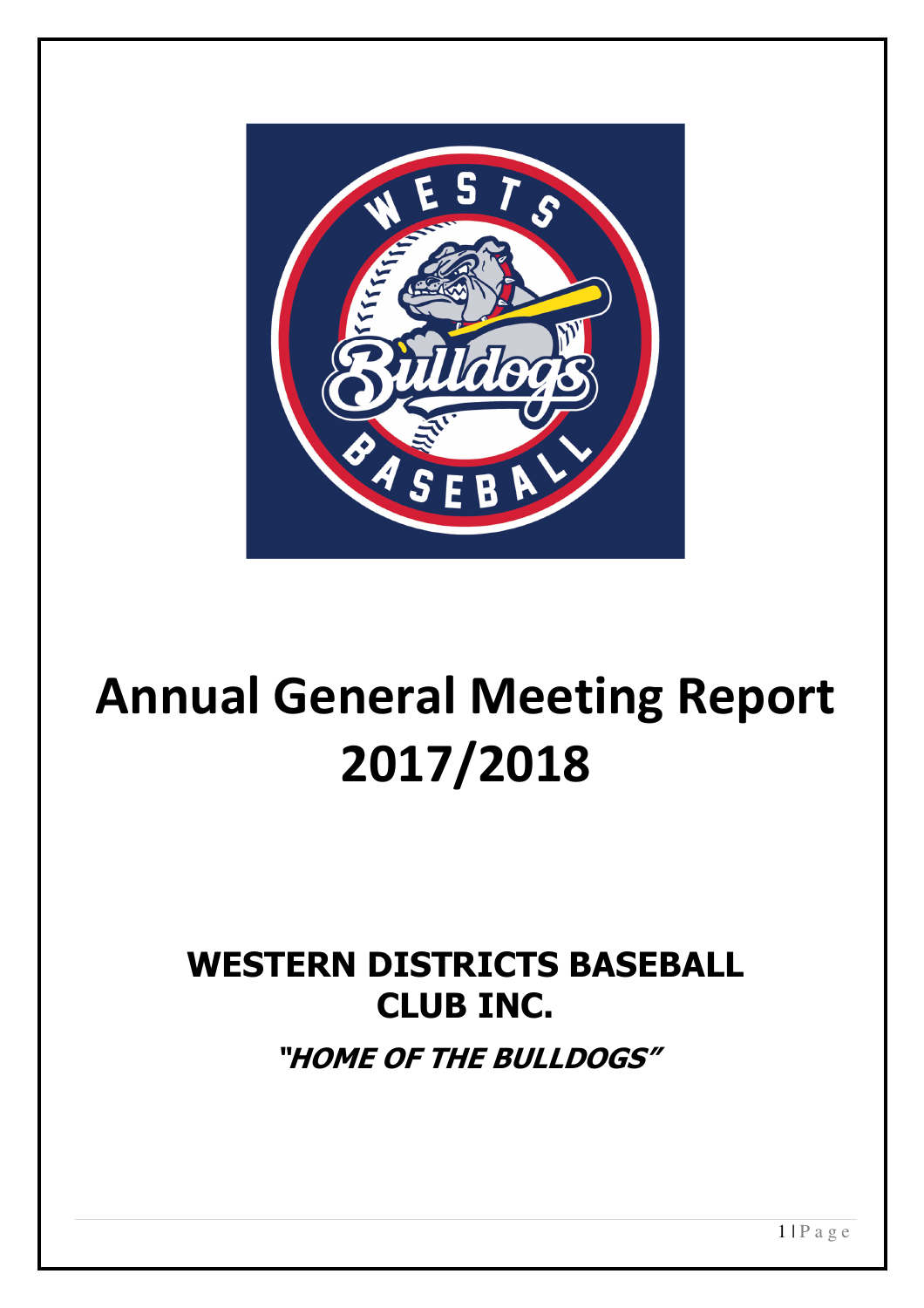### TABLE OF CONTENTS

- 1) Notice of Annual General Meeting and Agenda
- 2) Participant's Rules for Discussion and Behaviour
- 3) Minutes of Annual General Meeting held 26 May 2015
- 4) List of Life Members
- 5) List of Management Committee Members, Club Assistants and Coaches for 2017/2018

### TABLE OF REPORTS

- 1) President
- 2) Social Media Report
- 3) Treasurer
- 4) Auditor's Report Financial Years 2016 & 2017
- 5) Team Reports
	- a) Division 1
	- b) Division 2
	- c) Division 3
	- d) Masters Blue
	- e) Masters Red
	- f) Under 20
	- g) Senior League Bandits & Rams
	- h) Junior League Bandits
	- i) Little League Bandits Black
	- j) Rookie Ball
	- k) Tee Ball

### TROPHY WINNERS 2017/2018 SEASON

- 1) Juniors
- 2) Seniors
- 3) Club/Perpetual Trophies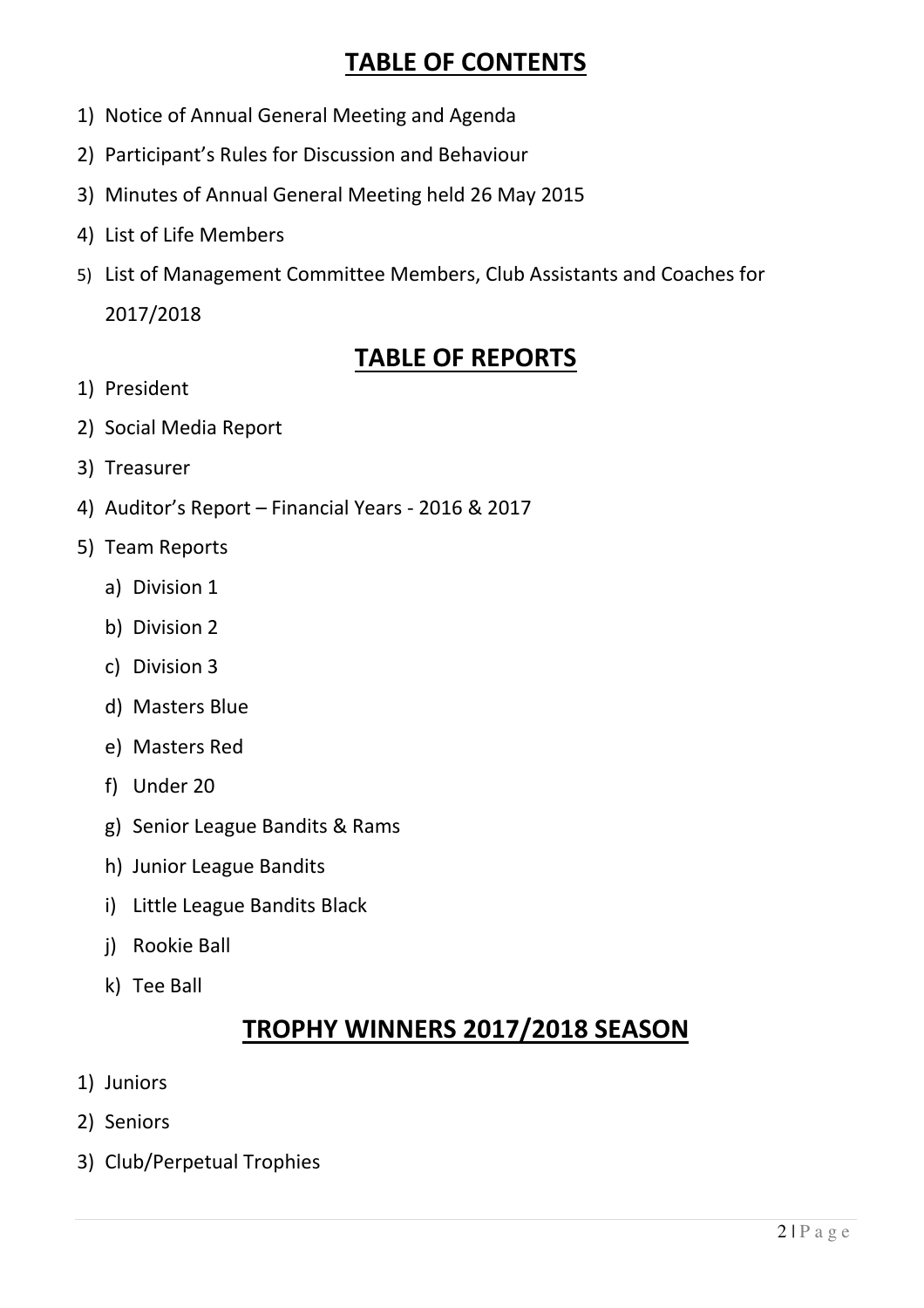### NOTICE OF ANNUAL GENERAL MEETING

Date Friday, 25<sup>th</sup> May 2018

Time 7.00pm Venue Clubrooms – Western Districts Baseball Club Westcombe Street, Darra.

### AGENDA

- 1) Opening, recording of attendance and apologies
- 2) President's address and welcome
- 3) Confirmation of the previous Annual General Meeting minutes held on 20th April
- 4) Presidents report
- 5) To receive and consider the 2016 & 2017 Financial Report
- 6) Committee election for the positions of
	- a) President
	- b) Vice President Club Operations
	- c) Vice President Baseball
	- d) Treasurer
	- e) Secretary
	- f) Ordinary member (minimum 1)
- 7) Vote of thanks to outgoing Executive
- 8) Notice/s of Motion
- 9) Other Business Life Membership
- 10) General Business
	- a) Grandstands roofing
	- b) Clubrooms status use of upstairs only
	- c) Batting cage news application for Grant
	- d) Club working bee move
	- e) Club calendar on website
	- f) Constitution reform Get Going Clubs grant application by CPR Group on behalf of the Club commences June 2018
	- g) Club Alumni; Life Members Day first weekend November 2018
	- h) Dog Pound July 2018
	- i) Social functions
	- j) Club USA trip news June 2019
	- k) Social media
- 11) General business without notice
- 12) Close Meeting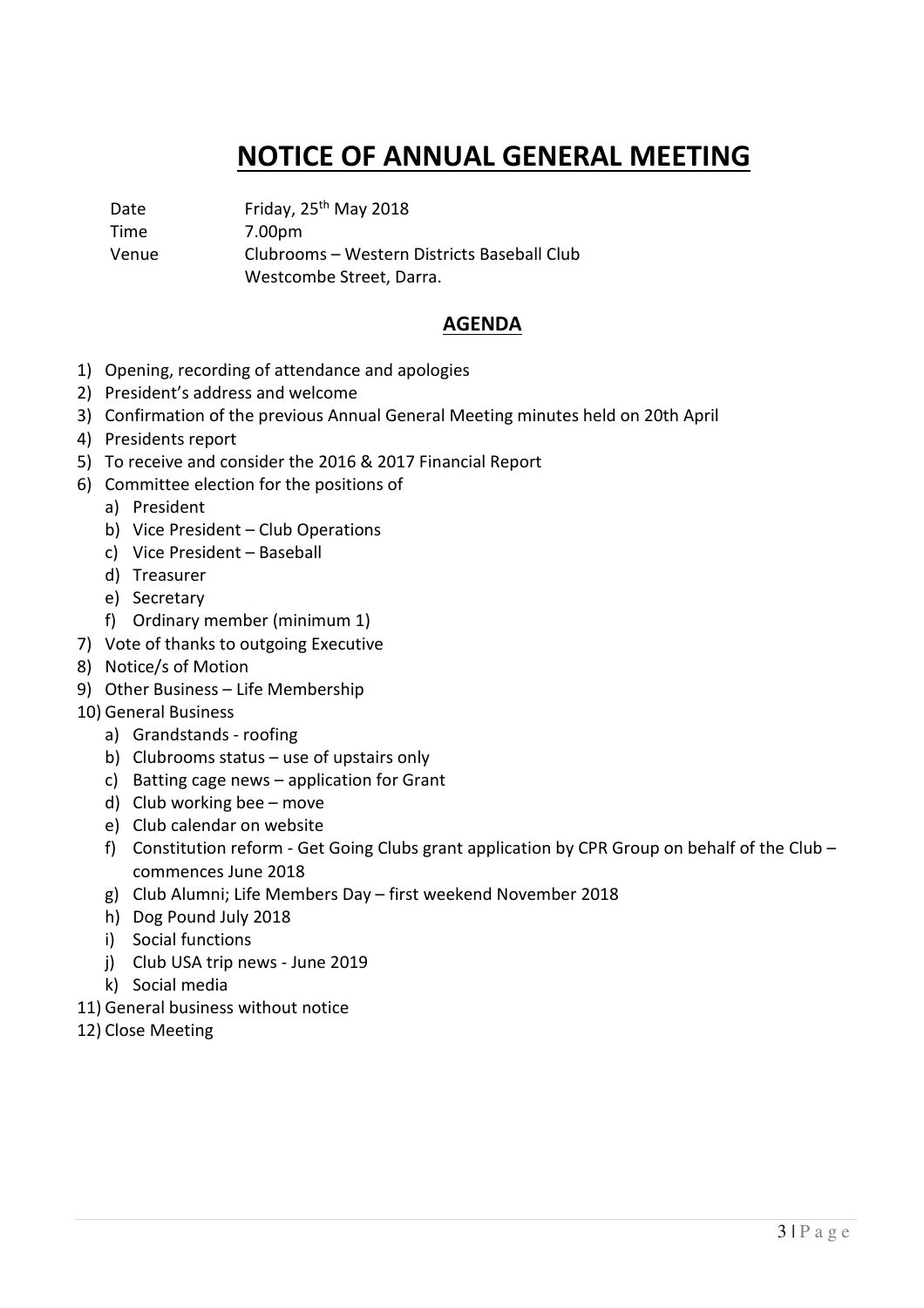### Participants Rules for Discussion and Behaviour

### Ground Rules

- a. respect for other people no interrupting, no long monologues, no personal abuse, allow space for everybody to express their views
- b. responsibility everybody agrees to take responsibility for timekeeping, keeping to the agenda and voicing their opinions in the meeting rather than afterwards
- c. everyone eligible to vote has equal rights and can participate
- d. the will of the majority will be carried out
- e. the minority will be heard
- f. only one topic will be considered at a time
- g. decision-making will be done fairly, impartially and in a timely manner
- h. please know that non-compliancy may result in a members privileges being revoked for this meeting.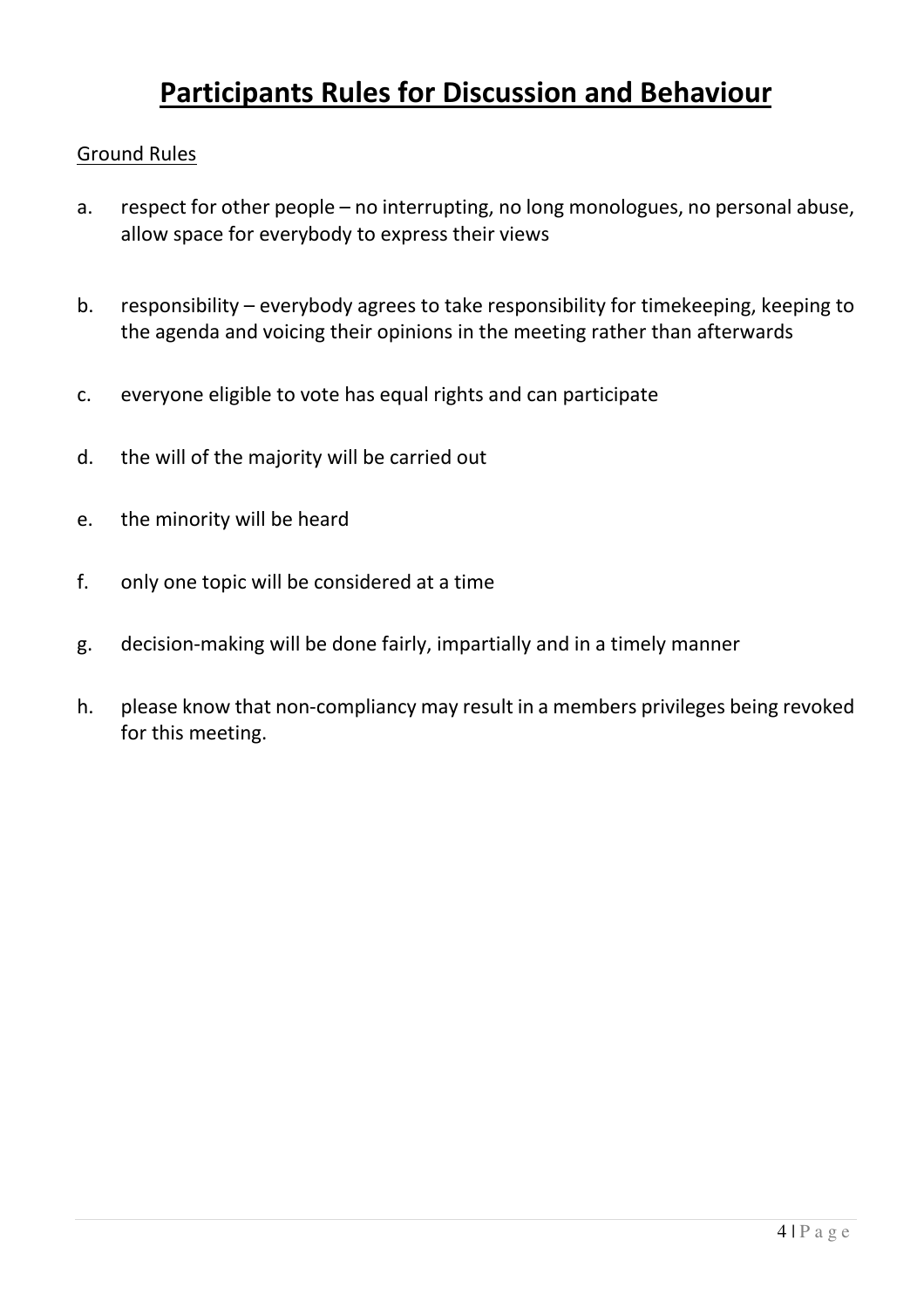### WESTERN DISTRICTS BASEBALL CLUB MINUTES OF ANNUAL GENERAL MEETING HELD ON 30 JUNE 2017

### AT CENTENARY COMMUNITY HUB, DANDENONG ROAD, MT OMMANEY

#### Meeting commenced: 6.40pm

Chairperson: Rodney Gaunt – 22 people in attendance

Attendance: David Carr, Amanda Huddle, Debbie Ferguson, Sharon Skerrett, Mark Coogan, Clinton Miles, David Paddison, Ben Broad, Warren Stone, Rae Stone, Phil Mehlhose, Matt Skerrett, Jo Paddison, Rod Gaunt, Wendy Gaunt, Ken McGuire, Nicki Allardyce, Kumi Ikeda, Jim Laird, Ian Thatcher, John Pickford, Garth Perry

Apologies: Shane Gossner, Lawrie Moynihan

President's address and welcome by David Carr.

#### Minutes of Last AGM:

Minutes from the AGM held on 20 April 2016 were tabled, moved and accepted as a true record. Moved: Clinton Miles Seconded: Ken McGuire All in favour.

#### Business Arising from Previous Minutes - Nil

#### Financial Report for 2015-2016

The Financial Report for the reportable financial year was tabled and presented by Jo Paddison, Acting Club Treasurer. The documents have not been audited this year. \$20,000 will be put in a term deposit. Rod Gaunt has an auditor who does his company books and has said he will do the club books for free. Moved: Jo Paddison Seconded: Ken McGuire All in favour.

#### Election for Member of the Management Committee

In accordance with Rule 17(5) of the Rules of Association and 2017 being an odd numbered year the management committee members holding the positions of President, Treasurer and Baseball Operations are retired and are eligible on nomination for re-election in line with sub-rule (6). All positions have been declared vacant. Clinton Miles has taken over as chairperson for the election of president. Out-going committee are:

- 1. President David Carr
- 2. Secretary Nicki Allardyce (Acting)
- 3. Treasurer Jo Paddison (Acting)
- 4. Club Operations (Vice President) Shane Gossner
- 5. Baseball Operations Chris Adams

1. President – Rodney Gaunt (nominated) – majority in favour – Carried

Rodney Gaunt has resumed the role of chairperson for the rest of the elections.

- 2. Secretary Sharon Skerrett all in favour Carried
- 3. Treasurer Amanda Huddle all in favour Carried
- 4. Club Operations (Vice President) David Carr (nominated) all in favour Carried
- 5. Baseball Operations David Paddison (nominated) majority in favour Carried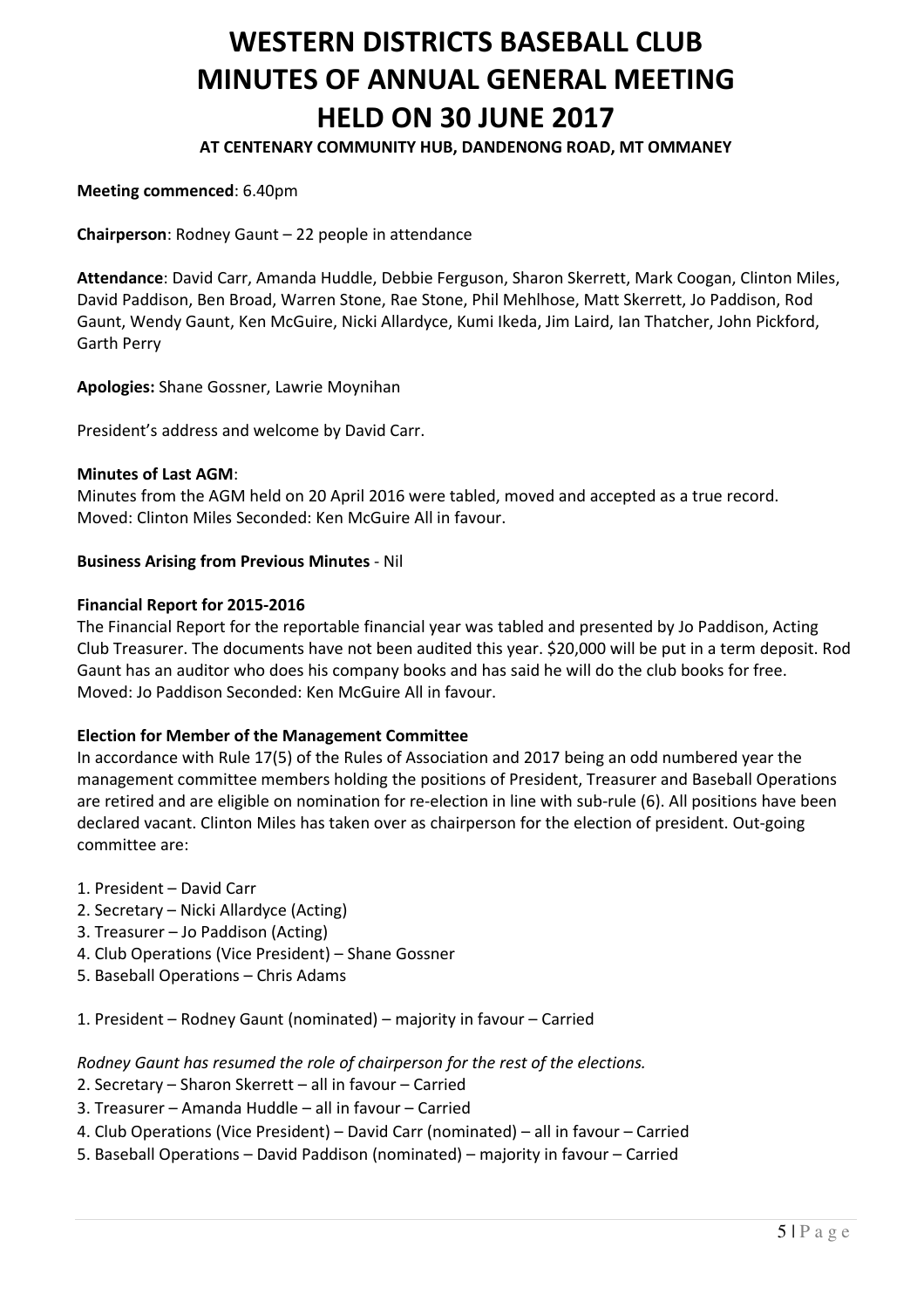General Committee Member – Chris Adams has volunteered to be the general committee member. Nicki Allardyce pointed out that as per the current Constitution the general committee member is only required if a member of the executive committee is unable to hold their position for a period of time and does not wish to retire. The General Committee Member will then take up the vacant position.

### Appointment of Auditor:

Centenary Financial Group appointed as Auditor.

### Approval of club association membership fee for 2017-2018 financial year is \$5.

Vote of thanks given by Rodney Gaunt to the outgoing committee.

The meeting closed at 6.57pm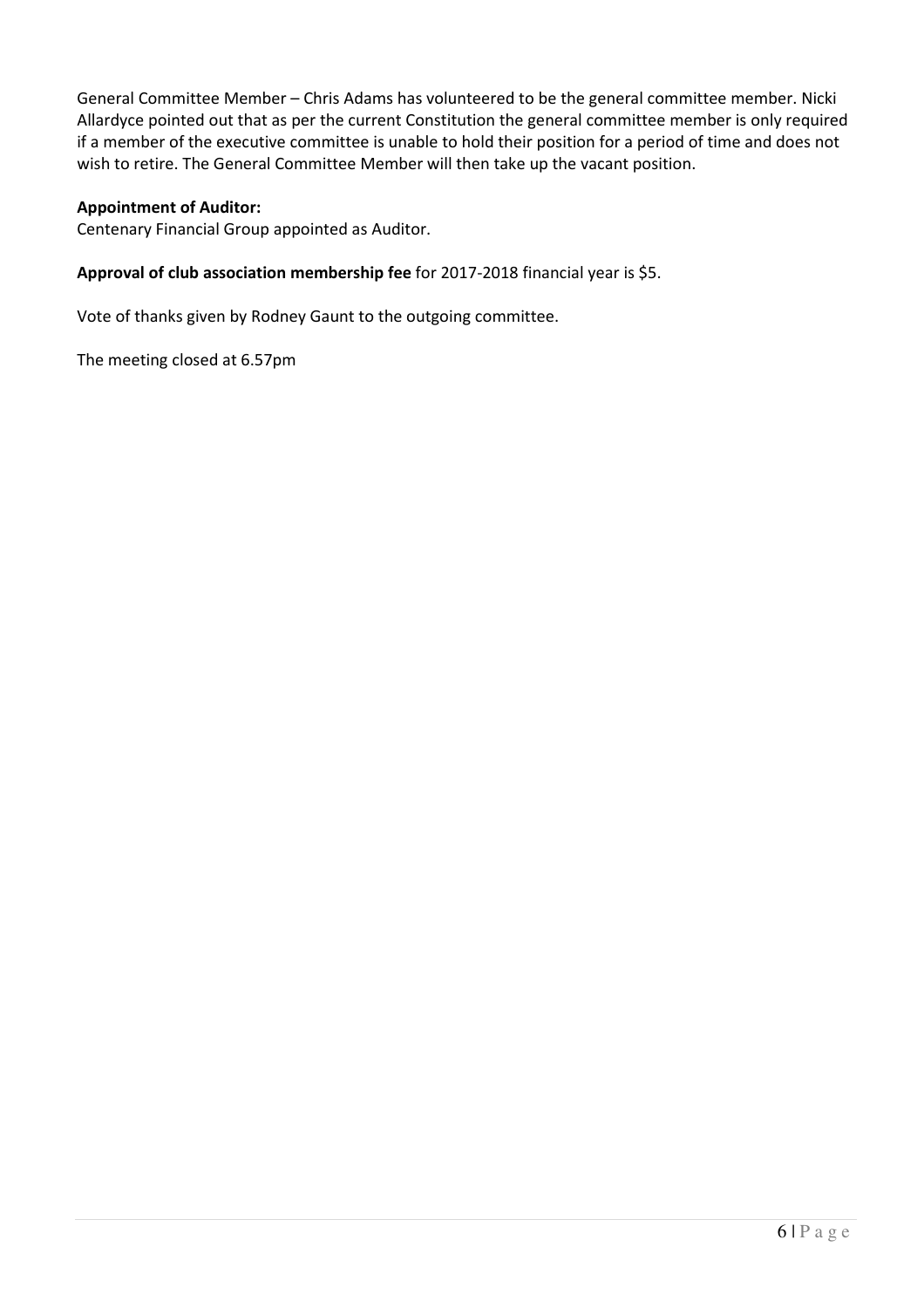# LIFE MEMBERS

ALLARDYCE, Nicola (Nicki) BASSINGTHWAIGHTE, Eric BASSINGTHWAIGHTE, Tim BEAZLEY, Malcolm BROWN, Ross CONNORS, Alan COOGAN, Glad COOK, Wayne COOK, Sandra CRAFT, Glenn DAVENPORT, Kerry JUHASZ, Michelle KENNING, Paula LAIRD, Jim LUCHTERHAND, Brett LYNAGH, Ron MAHONEY, Glen McDONALD, Brian McDONALD, Tony McGUIRE, Ken MEHLHOSE, Dawn MEHLHOSE, Philip O'DEA, Tony UPTON, Keith VIDLER, Brian WHEATLAND, Barry WINNETT, Ted

### DECEASED

BROWN, Stan CONNORS, Diana COOGAN, Kevin (Danny) KEENAN, Les McDONALD, Frank MEHLHOSE, Arthur (Artie) NEWCOMBE, Jack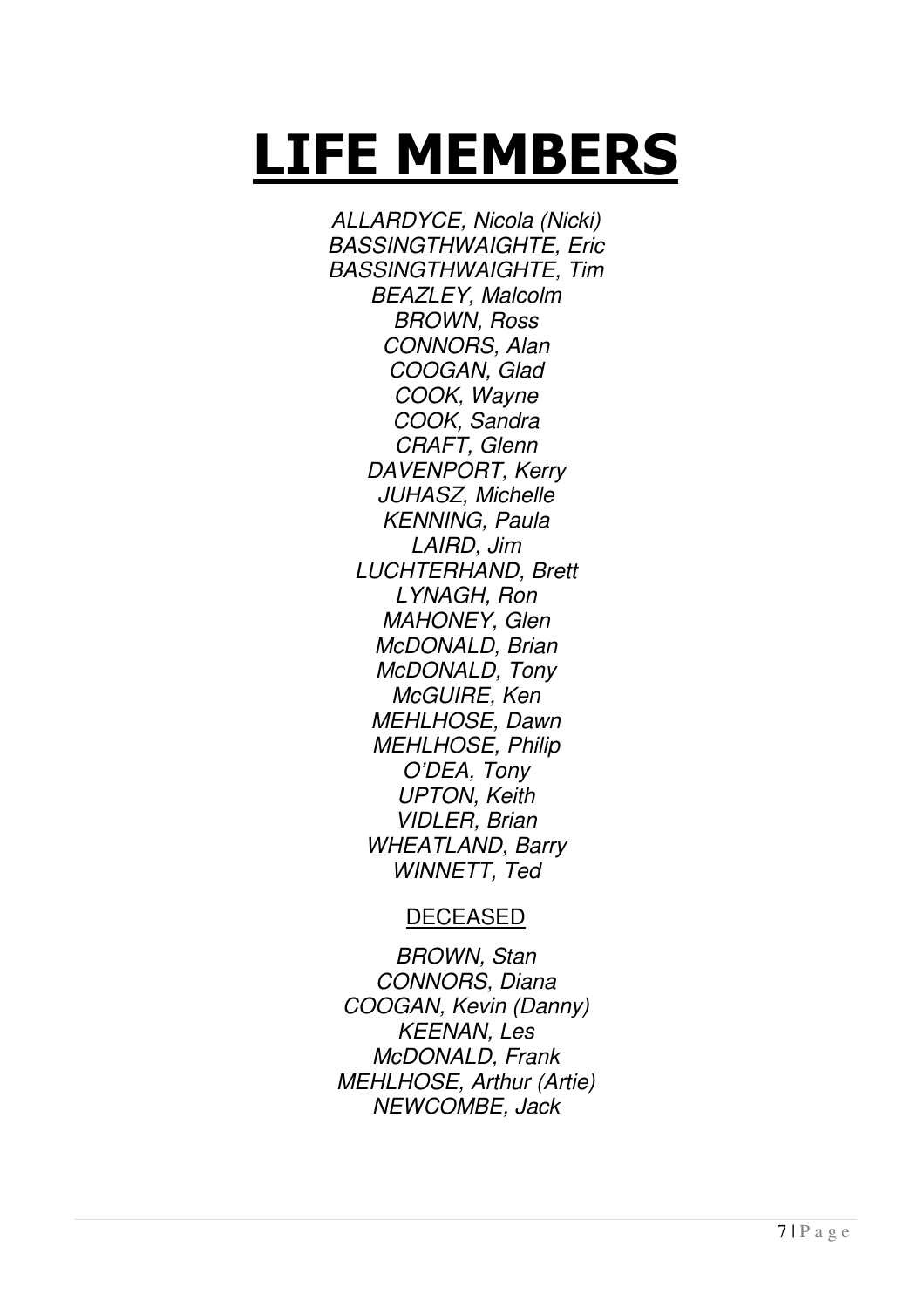# CLUB MANAGEMENT MEMBERS 2017/2018

### **Management Committee**

President **Rodney Gaunt** Secretary Sharon Skerrett Treasurer **Amanda Huddle** Vice President – Club Operations David Carr Vice President – Baseball Operations David Paddison Committee Member - Sponsorship Chris Adams Committee Member – Social Media Ian Thatcher Committee Member – Governance Clinton Miles

### **Club Assistants**

Registrar **Registrar** position not filled<br>
Head Coach **Registration** Canteen Coordinator **David Carr** Grounds Coordinator **Marren Stone**<br>
Scorers Coordinator **Marren Wendy Gaunt Scorers Coordinator** Umpires Coordinator **provides** position not filled

### **Coaches**

- Division 1 and 1 Alex Jacques Division 2 Mark Allardyce Division 3 Ken Maguire Division 4 Jung Bonghyun Masters – Wests Red **Rodney Gaunt** Masters – Wests Blue Ken McGuire Under 20 Garth Perry Senior League Bandits **Rod Gaunt/Rob Avey** Senior League Rams Ben Broad/David Fredline Little League Rams Blue **Andrew & Jarrod Cane** Rookie Ball - Under 10 Josh Page Tee-Ball Rod Gaunt
- Alex Jacques

Junior League Bandits **Luis Zamora/David Paddison** Little League Bandits Black David Carr/Shane Gossner Little League Bandits Blue **Brad Schneider/Chris Adams** Little League Rams Black John Pickford/Andrew Coogan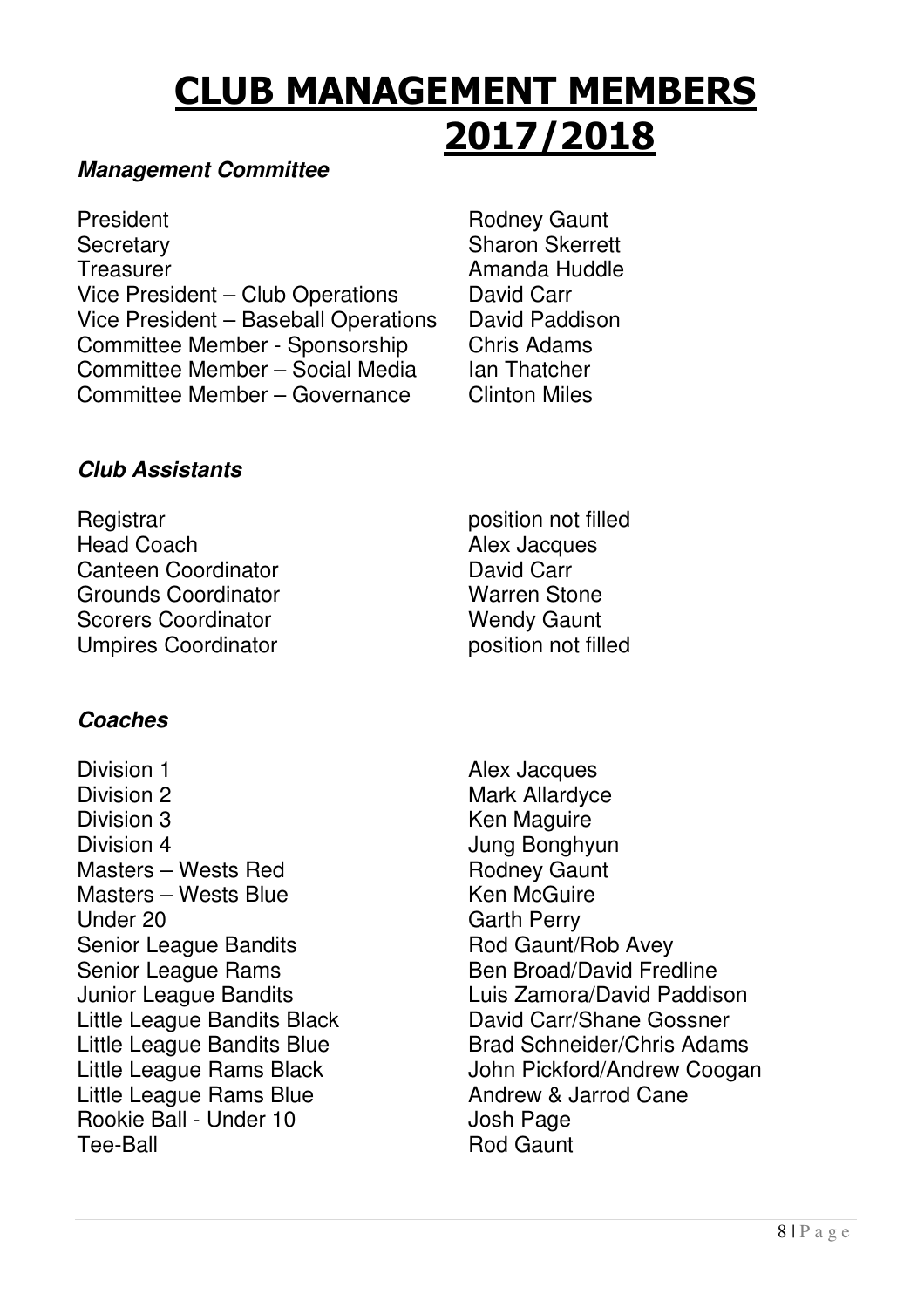### PRESIDENT'S REPORT – 2017/2018

#### REPORT

Season 2017/2018 was a year of consolidation for the Club. A new Committee was elected at the start of the season and set about building on the good work done previously by David Carr and his Committee.

The Club is now seen in very favourable terms by the Brisbane City Council and we have built strong relationships with our neighbours the Stormer's Soccer Club. These relationships are vital for the success of our Club.

Brisbane City Council is the owner of our fields and makes the rules in terms of what we can do with our fields which we lease from Council. Towards the end of the previous season, the Club was successful in getting permission to build the scorers facility for Field 1 which we have named after Life Member and long term Club scorer – Di Connors. Council is now working favourably with the Club on a number of projects.

I am very pleased and excited to advise Council has now completed the refurbishment of the Clubrooms and we now have use of the upstairs section of the clubrooms which will allow us to conduct our meetings and other indoor activities as required. The downstairs storage area has not as yet been handed over but once it is, we will be relocating all of our baseball gear from the green shipping container over to the clubrooms storage facility. Once this has happened we can remove all of the shipping containers from the pad in anticipation of the Club being successful in the next round of Grants for our proposed under cover, lit batting cage facility.

Similarly the current rented donga housing our uniforms, refreshments and food storage has been emptied and will also be returned to the hirer saving the Club rental expenses. The uniforms have been relocated to the upstairs Clubroom storage room which we will dedicate to the storing and sales of uniforms and Club merchandise.

We will retain the use of the portable kitchen as the Clubrooms have not been fitted out with a kitchen as yet. The fitting out of the kitchen will take a lot of time and effort and may require further infrastructure in terms of adequate water supply and grey waste water drainage.

We are working with Council and with their assistance we hope to secure a Grant to pay for the batting cage. There is a lot of work required for this application which requires cooperation between many different Council Departments – our good name at Council is helping to facilitate this process.

Projects that require Grants are as follows:-

#### SHORT TERM

- Purchase of a new ride-on motor MOWER (Gambling grant)
- Replacement of back net wire fencing on both fields (BCC Community Facilities grant)
- Building of batting cage (Qld Government Get Going Places and Spaces grant)
- Permanent roofing on Field 1 Grand stands (club expenditure)
- Fitting out of Clubrooms furniture etc. (club expenditure)
- Fitting out of Clubrooms kitchen Grant and club expenditure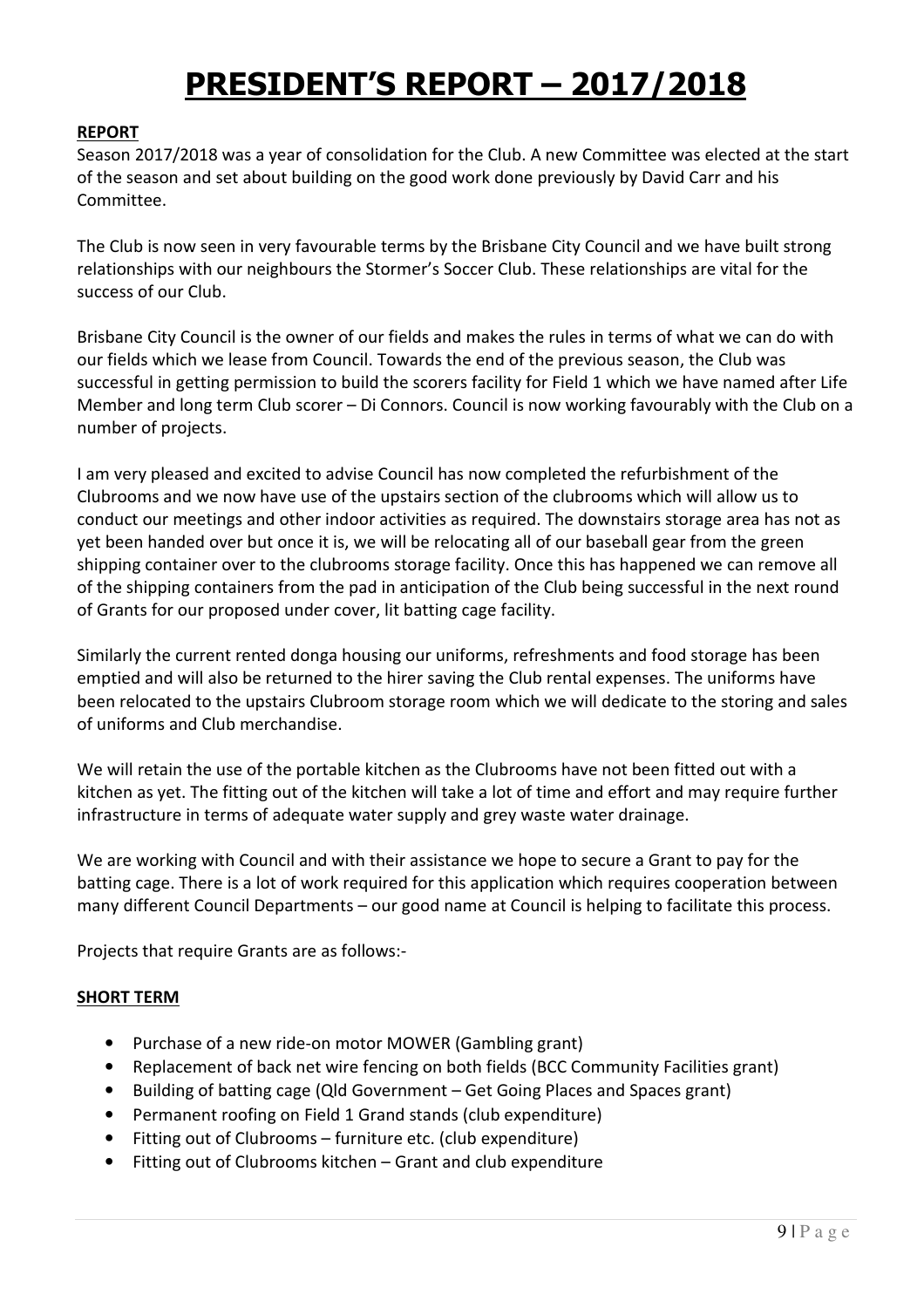### MEDIUM TERM

• Approval and build of Change rooms, showers and toilet block amenities adjacent to Clubrooms

### LONGER TERM

• Grant approval and erection of game standard lighting for Field 1.

#### TEAMS

Sincere thanks to Alex Jacques who took over as our Division 1 team coach this season. Alex did a remarkable job under extraordinarily difficult circumstances. At the start of the season Alex had recruited and cajoled a lot of our past players back to play. By Christmas time, he had lost nearly nine players to injury or other issues including the loss of five pitchers. We recruited an American player in Joe Murray and a Canadian player in Connor Gallacher prior to the start of season. We were lucky enough to also have American players Wayne Schaffer and Wes Hill come to play with us down from Cairns where they played with Al Connor's team during our winter season.

Many thanks too to Mark Allardyce – Division 2 coach and Ken Maguire – Division 3 coach for looking after their troops so well. We again had the Korean Bulldogs team play in Division 4 and thanks to Jung Bonghyun for looking after the team.

The Club fielded a strong number of junior's teams and many thanks to the team Coaches as follows:-

Under 20's – Garth Perry; Senior League Bandits – Rod Gaunt & Rob Avey; Senior League Rams – Ben Broad & David Fredline: Junior League – Luis Zamora and David Paddison: Little League Bandits – Dave Carr and Shane Gossner; Brad Schneider and Chris Adams; Little League Rams – Andrew Coogan and John Pickford; Andrew & Jarrod Cane: Under 10 Rookie ball – Josh Page and Glen Fields: Tee Ball – Rod Gaunt & Brad Schneider.

At Regional level, many of our players and Coaches participated in the Queensland State Titles for the West Wolves. The Little League, which played in Cairns, had their most successful year yet while our own West's Junior League team represented the Brisbane West Wolves solely as no other Club in our Region had any other eligible players. The team played out of their skins and it is a testament to the coaching of Luis Zamora and Dave Paddison that this team did so well.

Zye Carr picked up the MVP Award for the entire GBL Little League (Under 12) Bandits Competition. It has been an outstanding year overall for Zye which included representative honours for the Brisbane West Wolves and Met East.

#### AROUND THE CLUB

Many thanks to Dave Carr for managing the Club canteen again – the canteen is a consistent source of Club revenue – around \$5000 per season – so many thanks Dave.

Life Members day – we had an outstanding Life Members and Alumni members day in early November at the Club with over 50 Life members and their partners attending. The Club provided seating and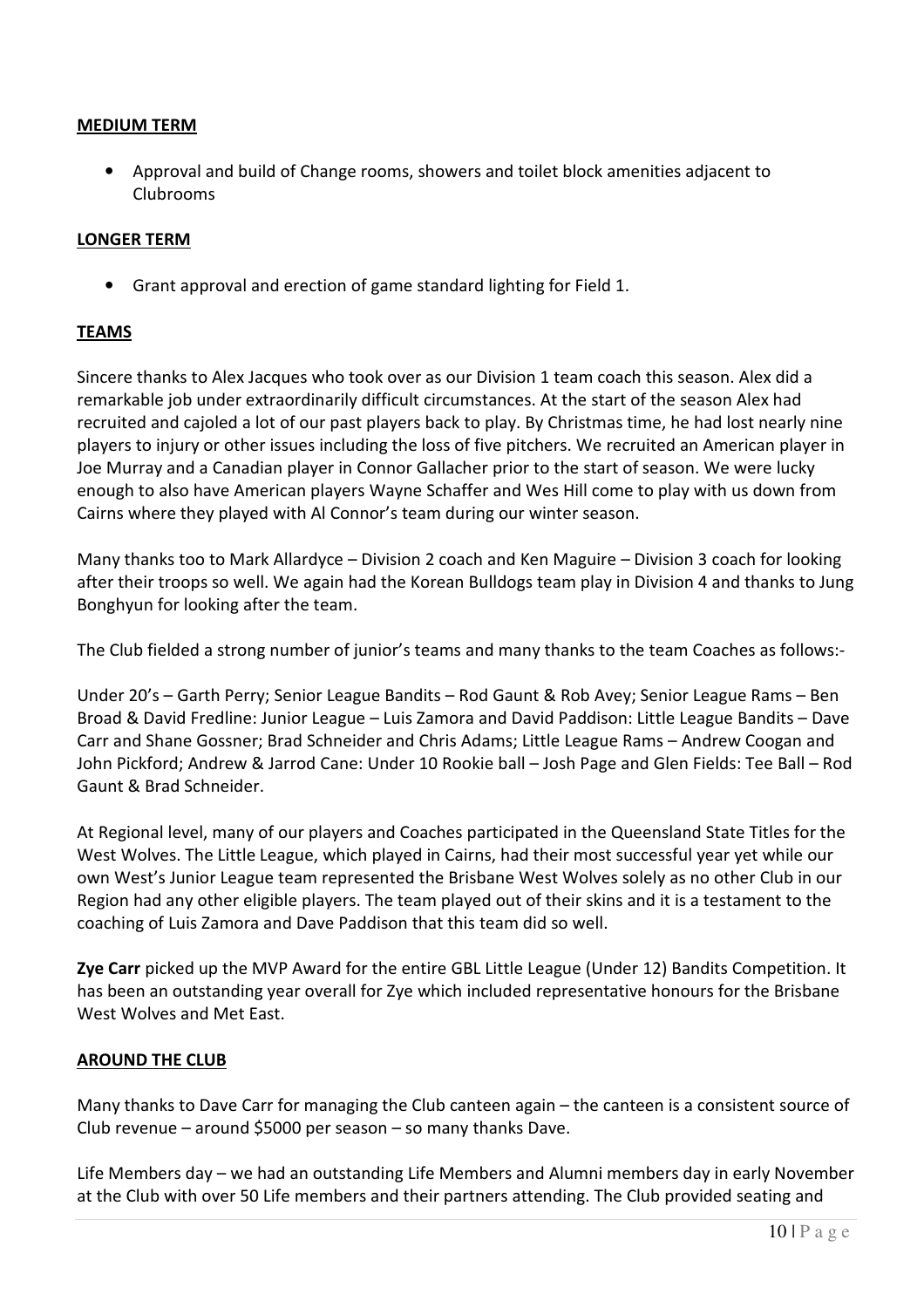shelter for them to watch our Division 1 team play Windsor in a very close fought game. The Club also provided drinks and a meal and we asked the former players to form a ring around the pitching mound for Ross Brown to throw the first pitch. A great time was had by all.

Seniors Presentation Night – was attended by over 70 members at the Jindalee Hotel – a great venue. During the night and after the awards were presented, we held an auction which earned the Club over \$3000. A sincere thanks to Sharon Skerrett and her merry band of helpers for arranging this great function.

The Club hosted the 14 – 19 year old Schoolboys Baseball Championships at Wests in March with one hour's warning; the Redlands ground was washed out overnight and Wests took up the challenge of hosting the four day Tournament. Many thanks to all of our members for their great work during that period. Particular thanks and appreciation to Mark Coogan for his indefatigable work every day of the games.

Finances – the Club held its ground this season whereby the previous surplus was able to be retained for use as a deposit for Grant monies to build our batting cage. The Club was very fortunate to have Amanda Huddle take on the vital role as Club Treasurer. Amanda has done a wonderful job in pulling our Finances back into shape (we did not have a formal Treasurer last season with Jo Paddison holding the fort during that period). Many thanks to our Auditors – Centenary Accounting for auditing our 2016 and 2017 Financials.

Communication – Ian Thatcher took up the Social Media portfolio and did a great job. Many thanks Ian for all your efforts including managing our Club Facebook, purchasing sponsor signage, updating our Club logo and letterhead and generally lifting the Club appearance to a much higher standard.

To Warren Stone for his consistent and fastidious attention to the weekly presentation of our grounds – words cannot express our gratitude mate. I would particularly like to highlight the following recipients of this year's Club Awards.

| <b>CLUB AWARD</b>            | <b>RECIPIENT</b> |
|------------------------------|------------------|
| Senior Volunteer of the Year | Warren Stone     |
| Club Person of the Year      | Chris Adams      |

#### PREMIERSHIPS

Congratulations to the Masters Blue team under veteran Coach Ken Maguire for winning their fourth successive Premiership – Wow!

Congratulations to the Little League Black team under coach Dave Carr for winning the Little League Bandits South Premiership – our future looks bright with these your ball players!

#### **COMMITTEE**

A huge thanks to all of our fantastic Committee persons. To Vice President - Dave Carr who selflessly works around the clock for our Club; Sharon Skerrett – Club Secretary; Amanda Huddle – Club Treasurer; both of whom have done an amazing job this season; Dave Paddison – Baseball Operations; Clinton Miles – Governance; Ian Thatcher – Social Media and last but not least Chris Adams – Sponsorship – Chris has done an amazing job is securing sponsorship funds for our Club for two seasons – and his isn't finished yet!

From my heart – thank you.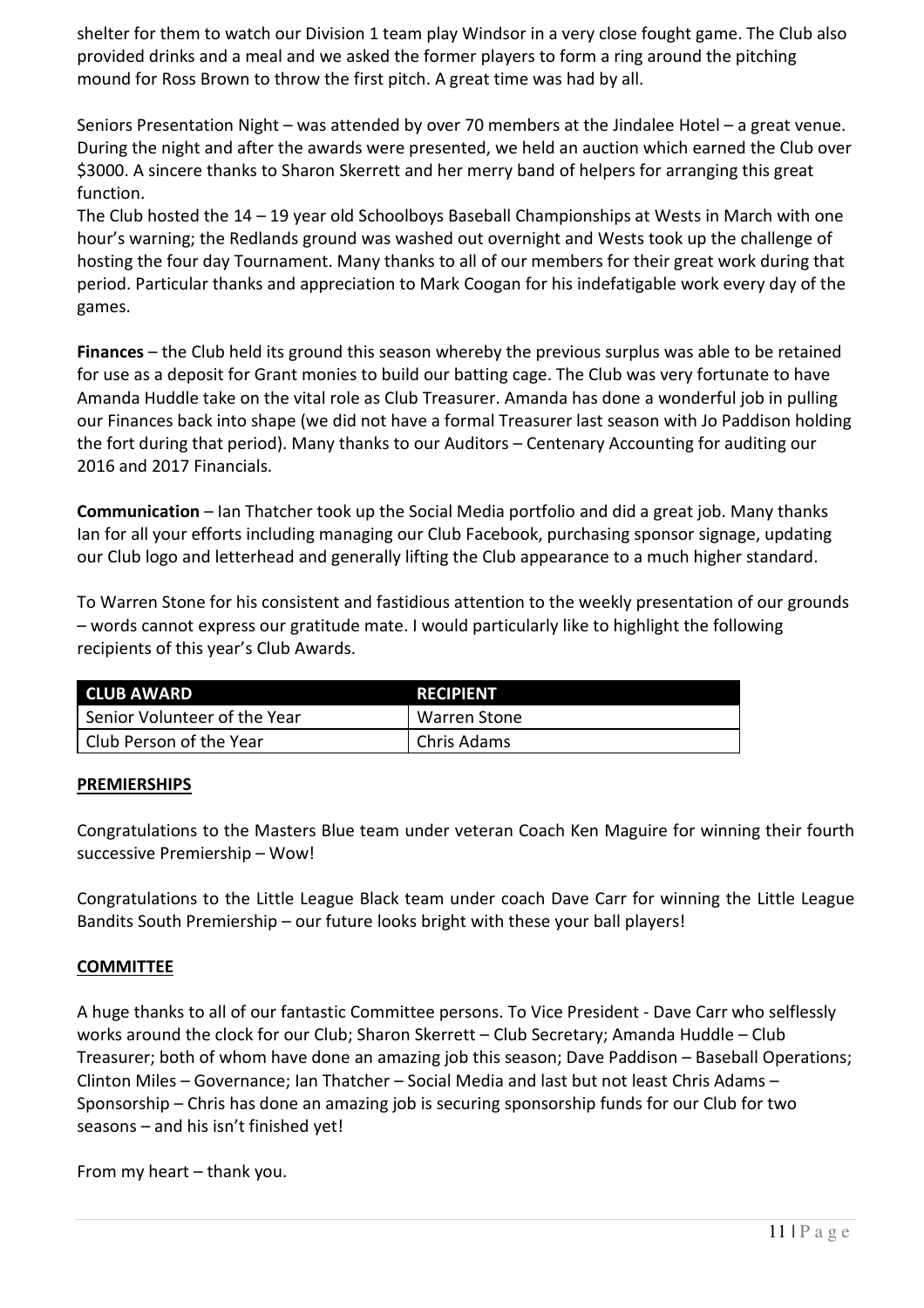### **FUTURE**

The future of our Club is looking great – our junior numbers are growing, our seniors are holding their own and will improve as our junior players move into the senior playing ranks. Our finances are sound and Council is backing our Club to continue to expand.

Look out Brisbane baseball, the Bulldogs are coming!

Rodney Gaunt PRESIDENT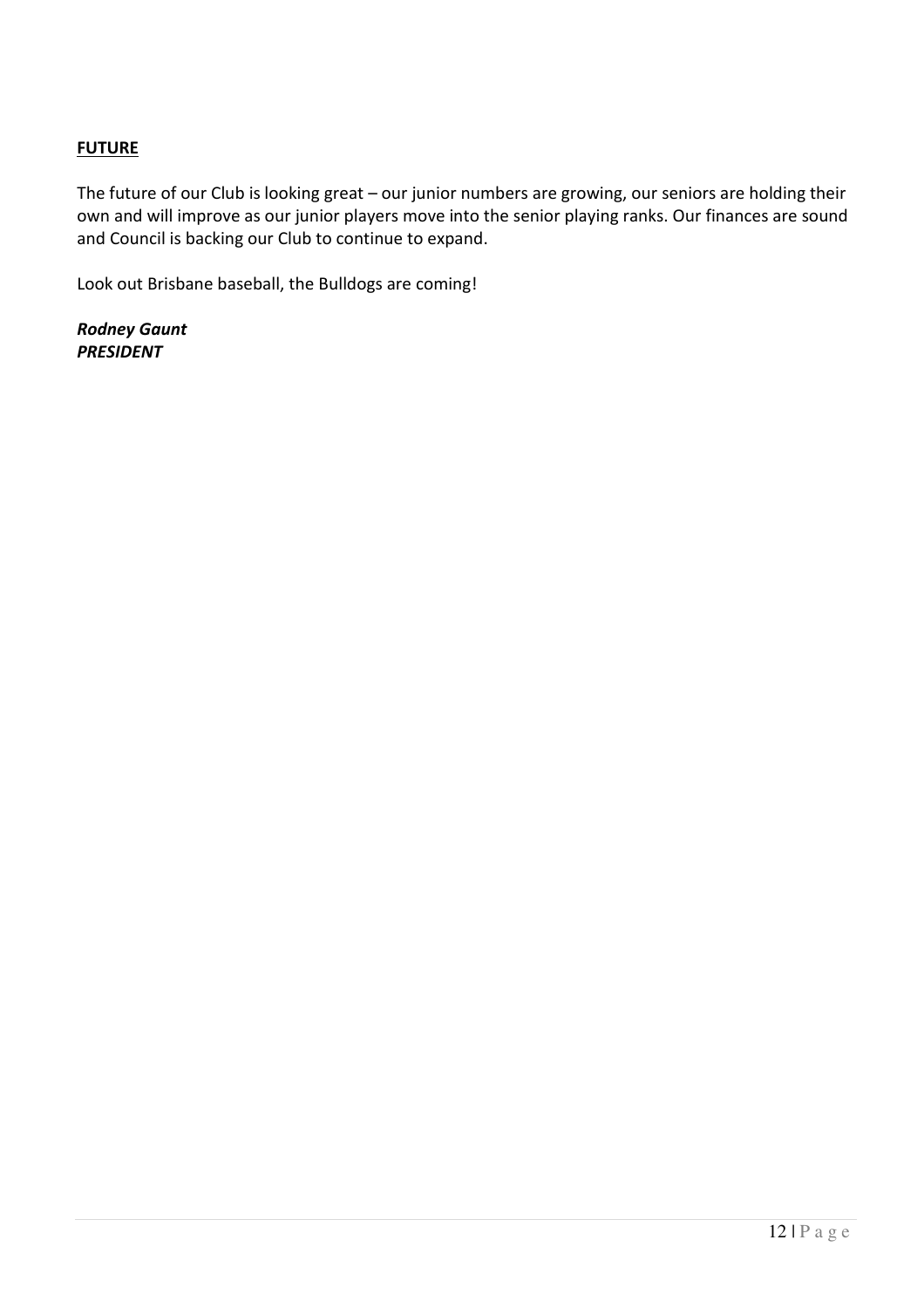## TREASURER'S REPORT – 2017/2018

I am very pleased to present the following Treasurer's Report to the members of the Western Districts Baseball Club.

Please see the attached audited Financials for the calendar years 2016 and 2017

Following pages – Total of 17 pages of financial information

**Amanda Huddle Treasurer**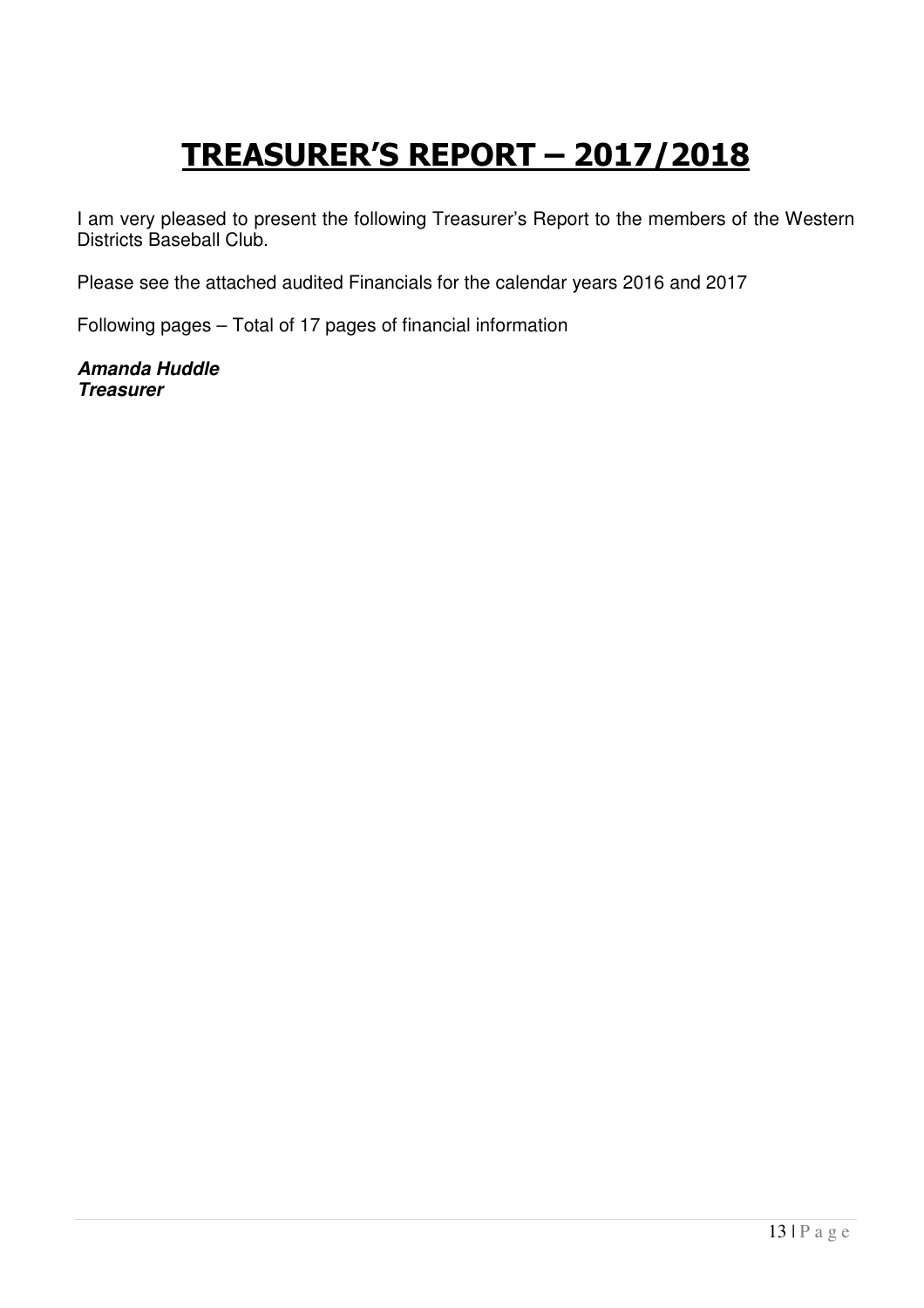### Division 1 Report

Coaches Report – Season 2017/2018

Seniors Division 1 (A Grade)

### REPORT

Wests Division 1 endured a tough season on the field, winning 5 games and finishing  $7<sup>th</sup>$ . The season was highlighted by a win against a full-strength Surfers side, who eventually won the competition.

### AWARD WINNERS

The trophy winners were

| <b>AWARD</b>   | <b>RECIPIENT</b>      |
|----------------|-----------------------|
| Batting award  | Tyson Zamora          |
| Fielding award | Wayne Shaffer         |
| <b>MVP</b>     | <b>Brad Schneider</b> |

It was a tough season in many ways, but we enjoyed our time together as a team and have learned a lot through this seasons experiences. We look forward to coming back bigger & stronger in a years' time.

### Season highlights:

Jimmy Laird once again led from the front with the best ERA on the team.

Max Gunther lead the local contingent of players in both strikeouts recorded as a pitcher, and RBI's, a very strong two-way showing.

Tyson Zamora continued to blossom into a young superstar, with his .845 season OPS the clear leader amongst the local players on the roster. Tyson's season was capped off with an ABL at-bat against current MLB pitcher Warwick Saupold.

Under 16's players Brock O'Brien hit .364 in a brief A Grade stint and is a very promising player for the future.

US imports Joe Murray, Wes Hill & Wayne Shaffer and Canadian Connor Gallacher all contributed both on the field & off the field through the season and were great additions to the Bulldogs ranks. Brad Schneider & Wayne Shaffer each played 5 different positions in A Grade this year, showing their versatility and team-first attitude.

The Division 1 team would like to thank the club committee for the endless hours that go into getting us out onto the park, Warren Stone for his efforts as Assistant Coach and groundskeeper, our scorers Wendy Gaunt, Kerryn Schneider, Nicki Allardyce & Rod Gaunt, Chris Adams and the Wests sponsors for their support, Mark & James Allardyce (B Grade coaches) for their assistance in training and providing additional players when needed, and finally the Junior Bulldogs who supported us throughout the season.

See you all next season

Alex Jacques Coach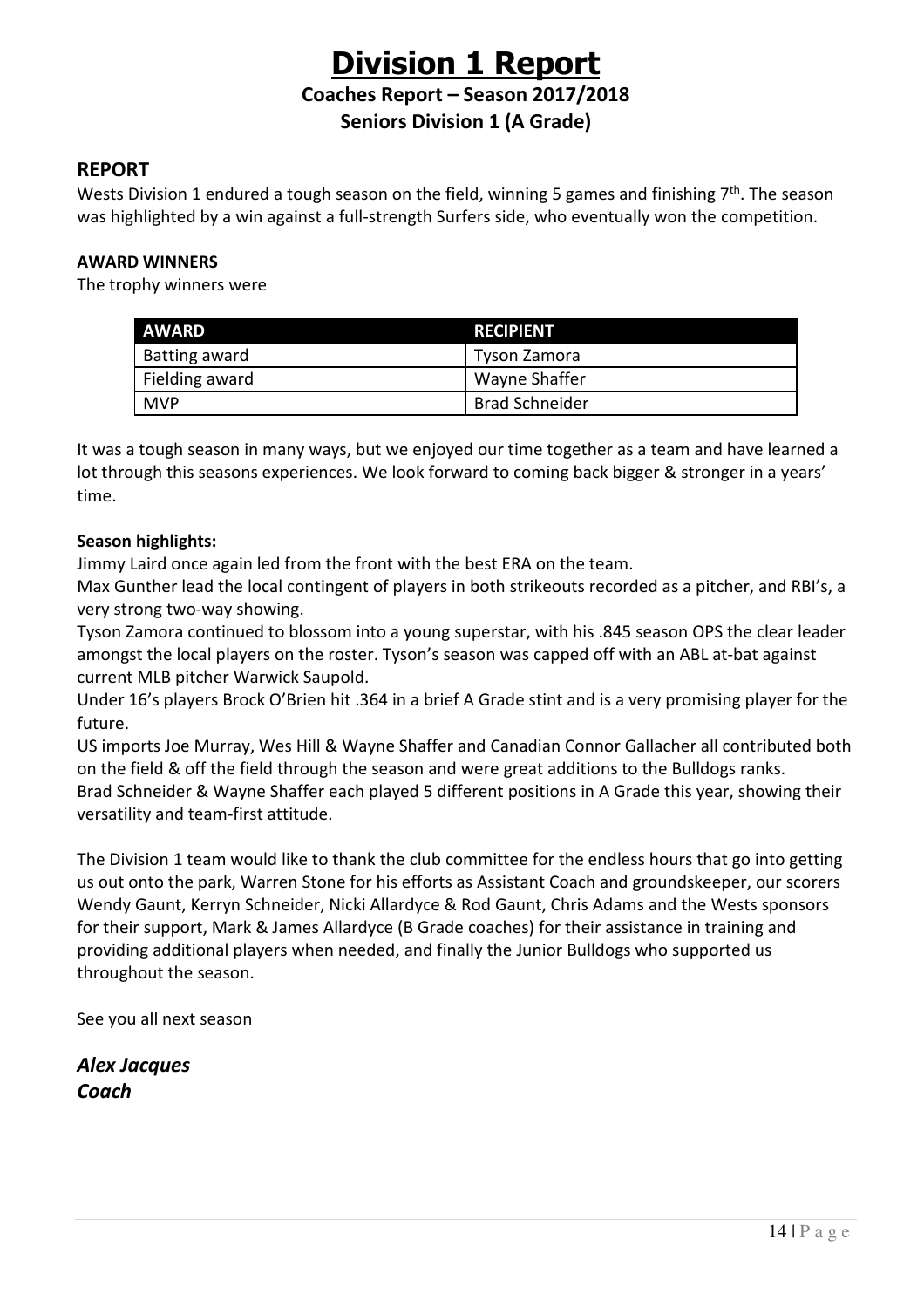### Division 2 Report

#### AWARD WINNERS

The trophy winners were

| AWARD                 | <b>RECIPIENT</b>       |
|-----------------------|------------------------|
| Most Valuable Player  | Naoya Sato             |
| <b>Batting Award</b>  | Nick Kremastos         |
| <b>Fielding Award</b> | <b>Brenton Leipper</b> |

**Mark Allardyce Division 2 Coach** 



### Division 3 Report

### AWARD WINNERS

The trophy winners were

| <b>AWARD</b>         | <b>RECIPIENT</b> |
|----------------------|------------------|
| Most Valuable Player | Gerritt Bregonje |
| <b>Batting Award</b> | Nick Kremastos   |
| Fielding Award       | Damon Strang     |

**Ken McGuire Division 2 Coach** 

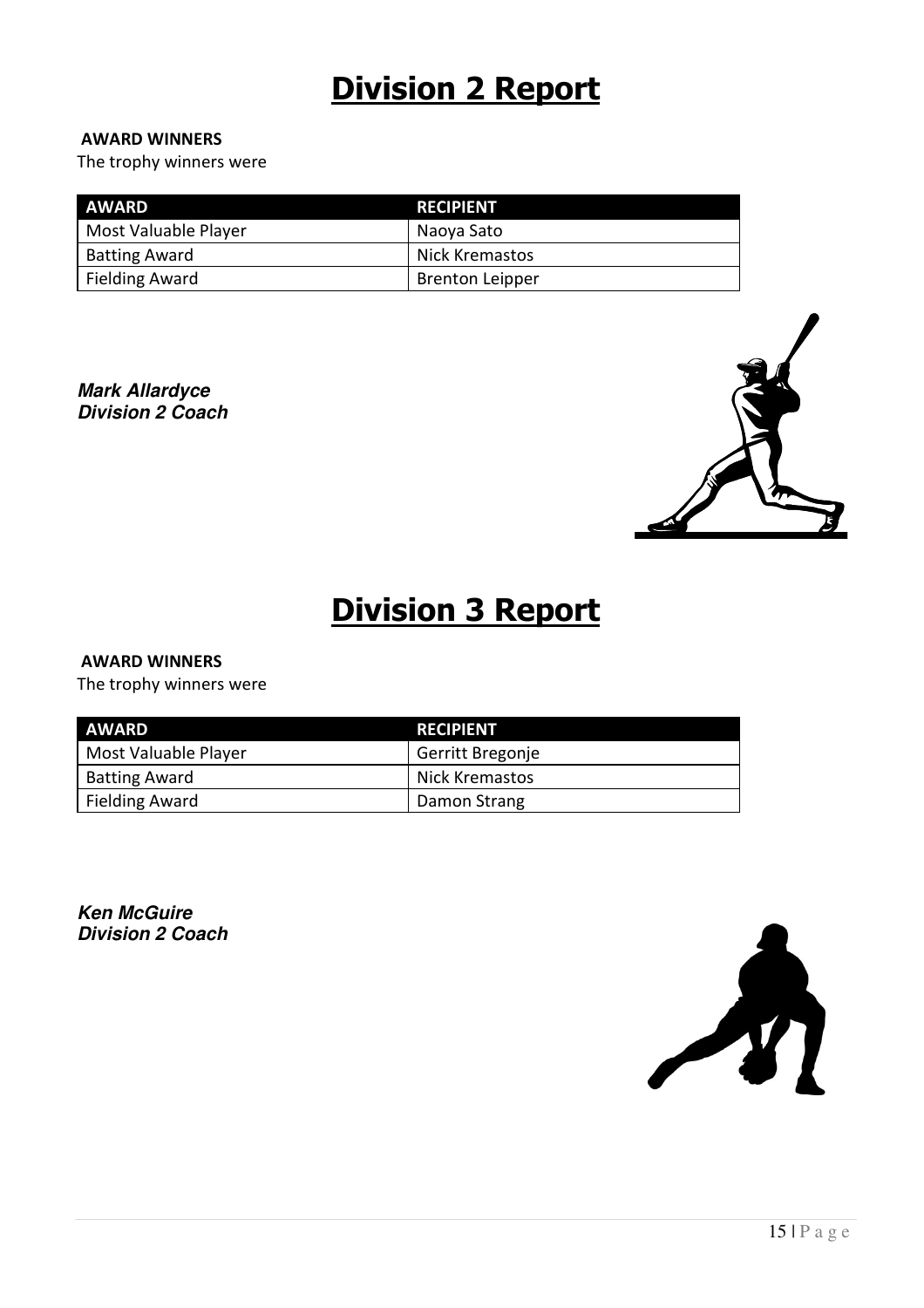### Masters – Wests Blue Report

The 2017/18 season was a great one for our team. We went through the season without a loss to win our fourth consecutive Grand Final.

Two very helpful inclusions this season were Glen Fields and Brett Scherer. Brett gave us a good R.H. pitcher on the Mondays we didn't have " G" and Glen was such a danger in the batter's box and very reliable cruising the O.F. with Luis and Luke , tough to get a ball between those 3 !! Our infield defence was strong with Dave Taylor and Jimmy Laird on the left side and Randy Rainbolt / Brett Scherer on the right side with Warren Stone. Our utility guys, Dennis Monel and Paul Huddle came through with many key hits for us this season.

Once again the semi-final vs. Redlands was a very tough battle , with a great pitching performance from " G " and a whole team of good AB's against the Rays got us a 4-3 win!

A bit of a shaky  $1<sup>st</sup>$  inning in the G.F., but a very dominant offensive effort gave us a 12-2 win over Carina Redsox. Jimmy Laird led the way with 3 extra base hits in an early offensive explosion that sunk the Redsox spirits! Fantastic work all season gentlemen, it was a pleasure!

| AWARD                      | <b>RECIPIENT</b>     |
|----------------------------|----------------------|
| Most Valuable Player       | David Taylor         |
| Batting award              | Glen Field           |
| Rookie of the season award | <b>Brett Scherer</b> |

Ken McGuire **Coach**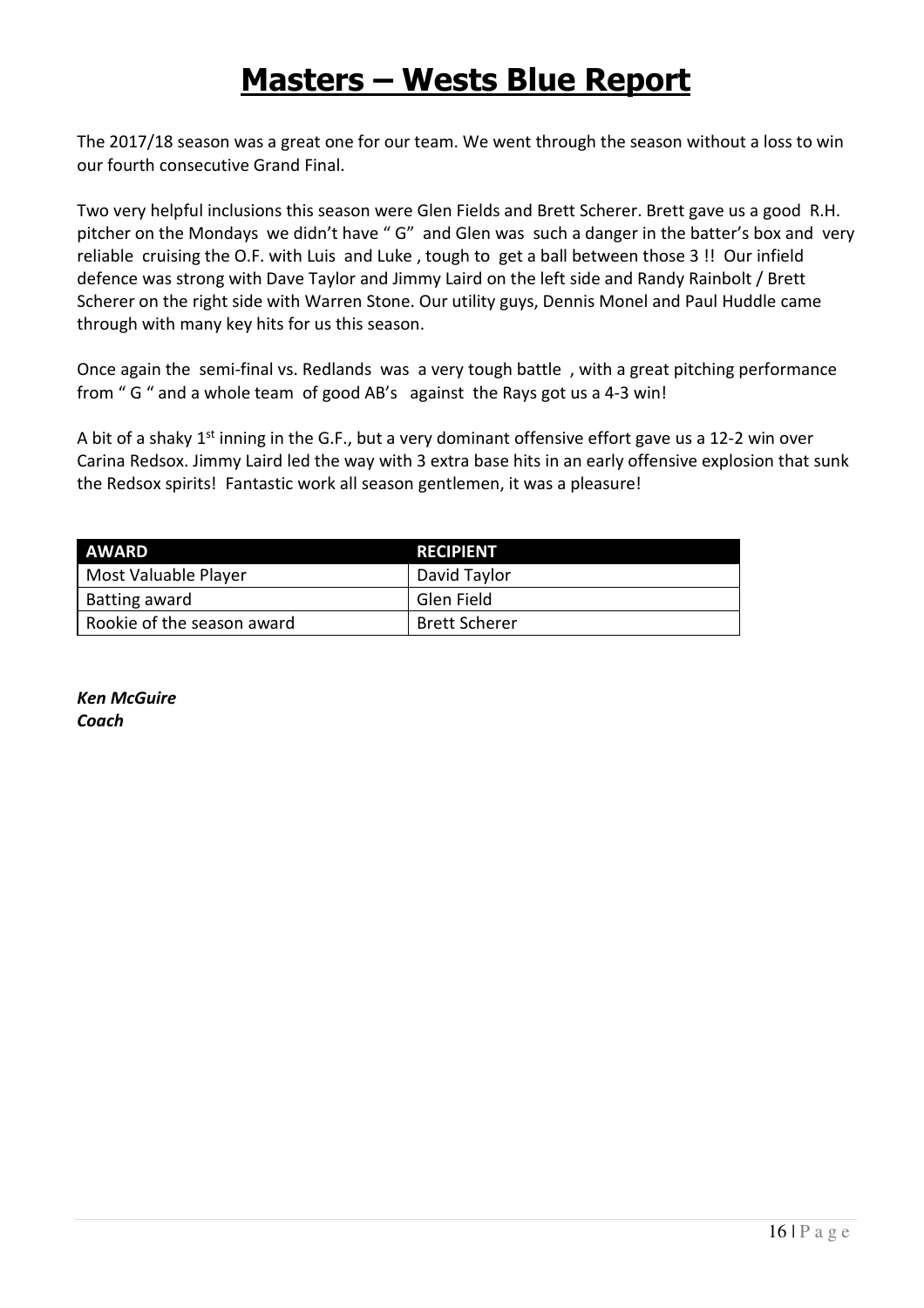### Masters – Wests Red Report

Western Districts were able to field two Masters Teams with Wests Bulldogs Blue being coached by Ken Maguire and Wests Bulldogs Red being coached by Rod Gaunt.

The 2017/2018 Masters Red team consisted of up to 15 players throughout the season. The pitching was shared between Ben Broad and David Bruback who pitched very well.

Our team comprised of the following players

| Chris            | Adams          |
|------------------|----------------|
| lain             | Allison        |
| BEN              | BROAD          |
| David            | <b>Bruback</b> |
| DAVID            | CARR           |
| Gina             | Fuller         |
| RODNEY           | <b>GAUNT</b>   |
| Ryan             | Holmes         |
| Yasuhiro         | Irimichi       |
| Kuo-Chih (Ricky) | Lo             |
| Seung (Aaron)    | Oh             |
| David            | Paddison       |
| GARTH            | PERRY          |
| Alex             | Robinson       |
| Darren           | Watt           |



| <b>AWARD</b>         | <b>RECIPIENT</b> |
|----------------------|------------------|
| Most Valuable Player | Ben Broad        |
| Batting award        | Ryan Holmes      |

### **Highlights**

Highlights for the season were:-

- We all had a great time together and will all be back next season.
- The team missed the finals by one win
- Ryan Holmes hitting this season moving up to the lead off slot

### Thank you' s

- To my wonderful wife Wendy for scoring all season again
- To Ben Broad for taking the team when I was away
- It was a great pleasure to coach this team, great fun and some good baseball played along the way.

Rodney Gaunt Coach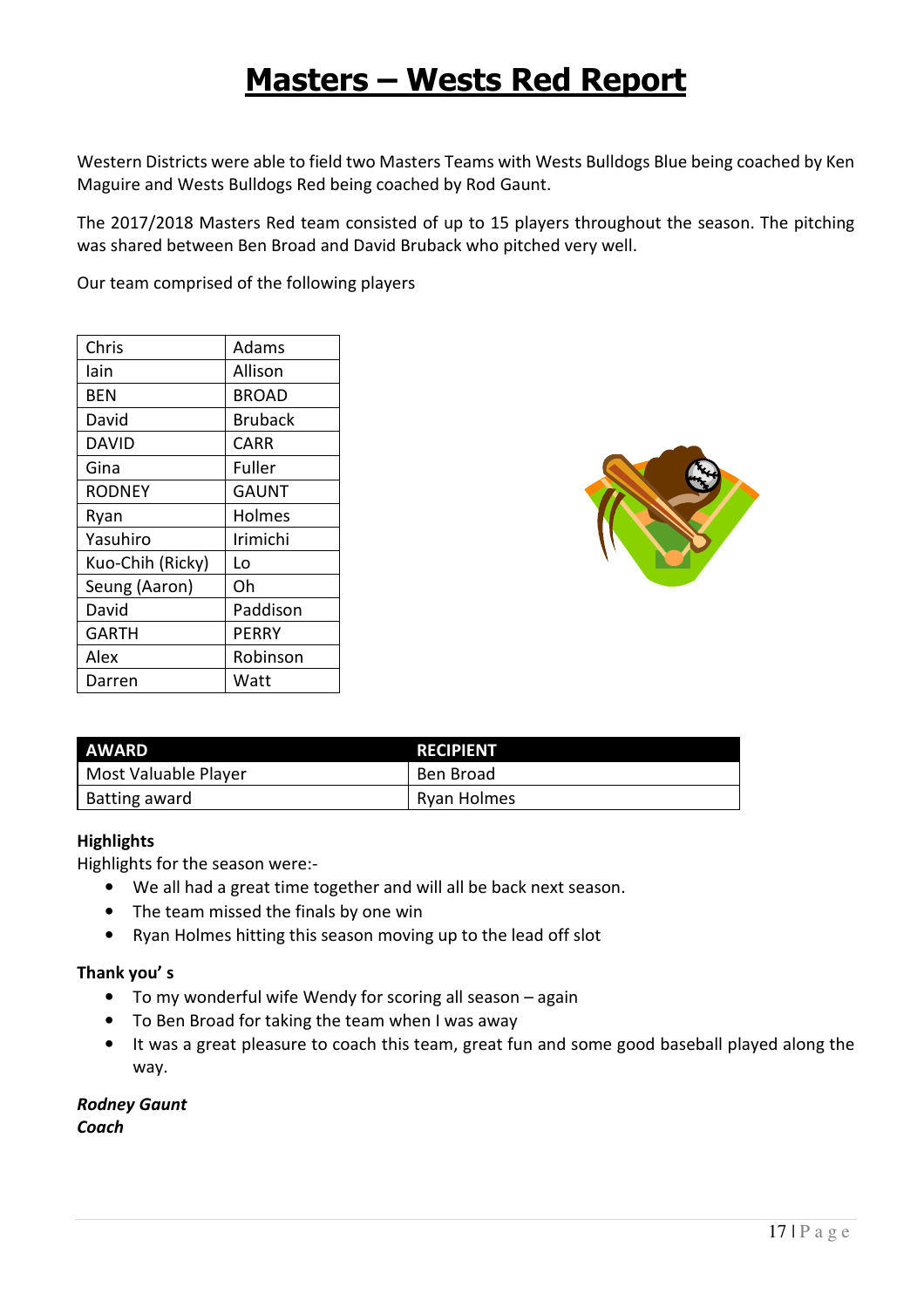### Coaches Report – Season 2017/2018 West Bulldogs Under 20's

The 2017/18 season saw our Under 20's team combine with Southern Stars. As it turned out, Wests had sufficient players in our own right to form a team however as the season went on, some players from both Clubs were unavailable so the merger was a good thing.



To their credit, our 20's were very competitive week in week out and only a lack of genuine late inning experience prevented more wins being added. All the guys should be really proud of their efforts throughout the season and hopefully the exposure to good quality baseball and different game situations will assist in taking their game to the next level.

Team sports like baseball rely heavily on volunteers and the following should be praised for their assistance throughout the season.

Stephen Druery - For the outstanding job she did taking on the scoring role and all associated tasks. All of our great parents for their support all season

**Garth Perry Coach** 

### Coaches Report – Season 2017/2018 West Bulldogs Senior League – Bandits & Rams

This season we fielded two Senior League teams with assistance from the Southern Stars Club. We fielded both a Bandits team coached by Rod Gaunt and Rob Avey and a Rams team coached by Ben Broad and David Fredline.

This allowed all players to play a full game every week although we did have a number of games where one of the teams was short a player.

Both teams won less games than they lost but competed strongly. All players trained together twice per week and improved accordingly over the course of the season.

Brock O'Brien is to be congratulated on being chosen for both the Queensland U16 State team and for playing games for our Club Division 1 team after Christmas.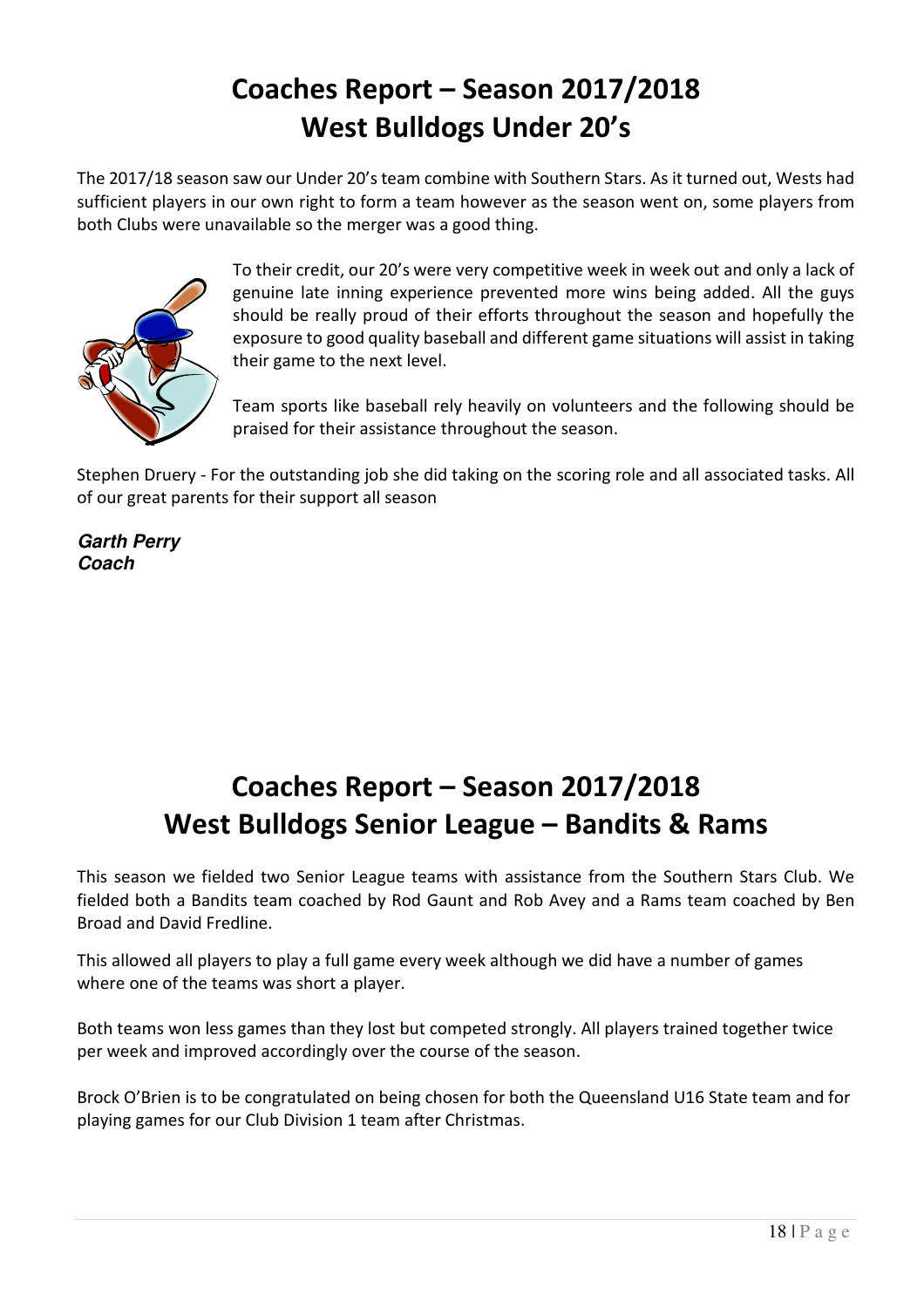| <b>Blake</b> | Avey     |
|--------------|----------|
| Zachary      | Chetham  |
| Andrew       | Coogan   |
| Alexander    | Fredline |
| Takumi       | Ikeda    |
| Luka         | Irimichi |
| Joshua       | McKeaten |
| Matthew      | Meleka   |
| Fuan         | Miles    |
| Daniel       | Mitchell |
| Brock        | O'Brien  |
| Toby         | Pinker   |
| James        | Porter   |

### Bandits Awards

| <b>AWARD</b>         | <b>RECIPIENT</b> |
|----------------------|------------------|
| Most Valuable Player | Andrew Coogan    |
| <b>Batting Award</b> | Daniel Mitchell  |
| Coaches Award        | Euan Miles       |

#### **Rams Awards**

| AWARD                | RECIPIENT       |
|----------------------|-----------------|
| Most Valuable Player | Luka Irimichi   |
| <b>Batting Award</b> | l Alex Fredline |
| Coaches Award        | Josh McKeaton   |

### Thank you's

I would like to sincerely thank the following people:

- To Ben Broad, David Fredline and Rob Avey for their coaching– could not have done it without you guys, many thanks.
- To my darling wife Wendy and to Celeste Mitchell for scoring all season
- To Mark Coogan for umpiring all our games
- To Warren Stone for all the ground maintenance

See you all next season **Rodney Gaunt Coach**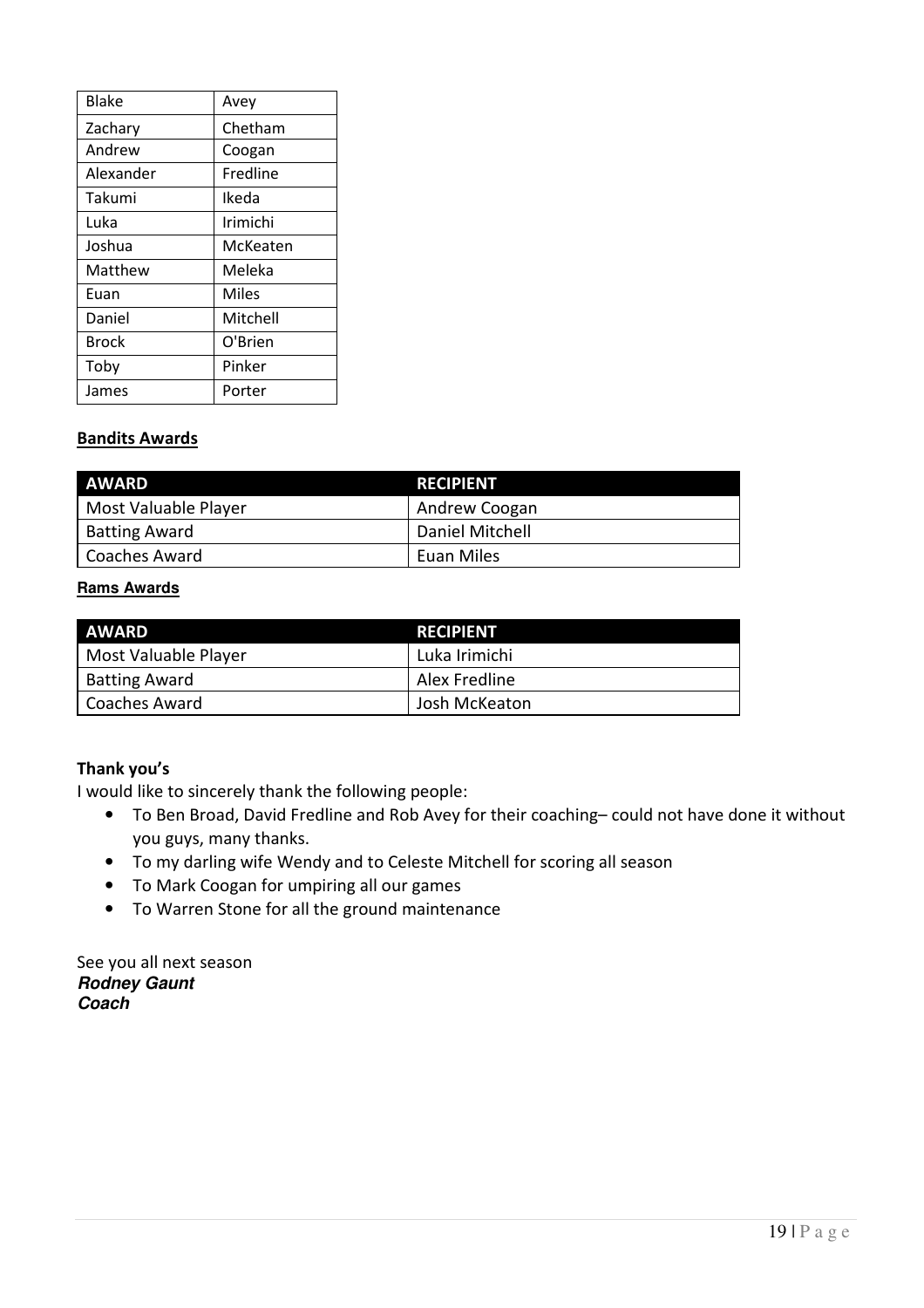### Coaches Report – Season 2017/2018 West Bulldogs Senior League Bandits

#### REPORT

This year we had a mixed team with Div1 & 2 capable players. Focus was development of all players. This worked well at the start of the season but at the back end of the season the more advanced players seemed to become frustrated as they wanted to win.

GOOD POINTS: Set up strong foundation for future coaches in pathway. Div. 2 players advanced rapidly and their understanding of plays and the game grew stronger. It should be noted that the Junior League team was also the Brisbane West Region Wolves team at the State Titles. The all-round development of all players was evident in the way they conducted themselves against regional teams at the State Titles tournament.

OPPORTUNITIES TO WORK ON: Little work done by players at home to improve their own skills. A lot of time spent on fundamentals and arm care as there were some boys have problems throughout the year, coaching just getting there gave experience and learning how to deliver a task to different



players.

THANK YOU: I had help with coaching this year with Ian Thatcher and Dave Paddison. This gave the kids an extra day training and additional support on game day. Overall, we had a great team of players and coaches were great. Special thank you to Ann Morgan, team scorer for the season who also helped train Deb Ferguson and Danni White through the year. For the various volunteer Umpires who helped through the year, we thank you. This

includes Brett Scherer, John Ferguson, Andrew Kelly, Rod Gaunt and Mark Coogan. The canteen ran smoothly with the parents as everyone helps in our team.

#### AWARD WINNERS

The trophy winners for the Junior League team were:

| <b>AWARD</b>  | <b>RECIPIENT</b>     |
|---------------|----------------------|
| Batting award | Aiden Rasmussen      |
| <b>MVP</b>    | Joseph Moynihan      |
| Coaches Award | <b>Isaac Scherer</b> |

HIGHLIGHTS: We played a lot more games this season. Because we were a mixed team the Division 2 players quickly learnt. Ten members of the team represented their respective School Region at the School Sport State Titles.

INDIVIDUAL REPRESENTATION HIGHLIGHTS:

- Tamika Zamora Representing the QLD Bandits Women's Youth Team
- Max Skerrett Selection in QLD Under 14 School Sport Baseball Team
- Gohki Ikeda Selection in QLD Under 14 School Sport Baseball Team

See you all next season,

Luis Zamora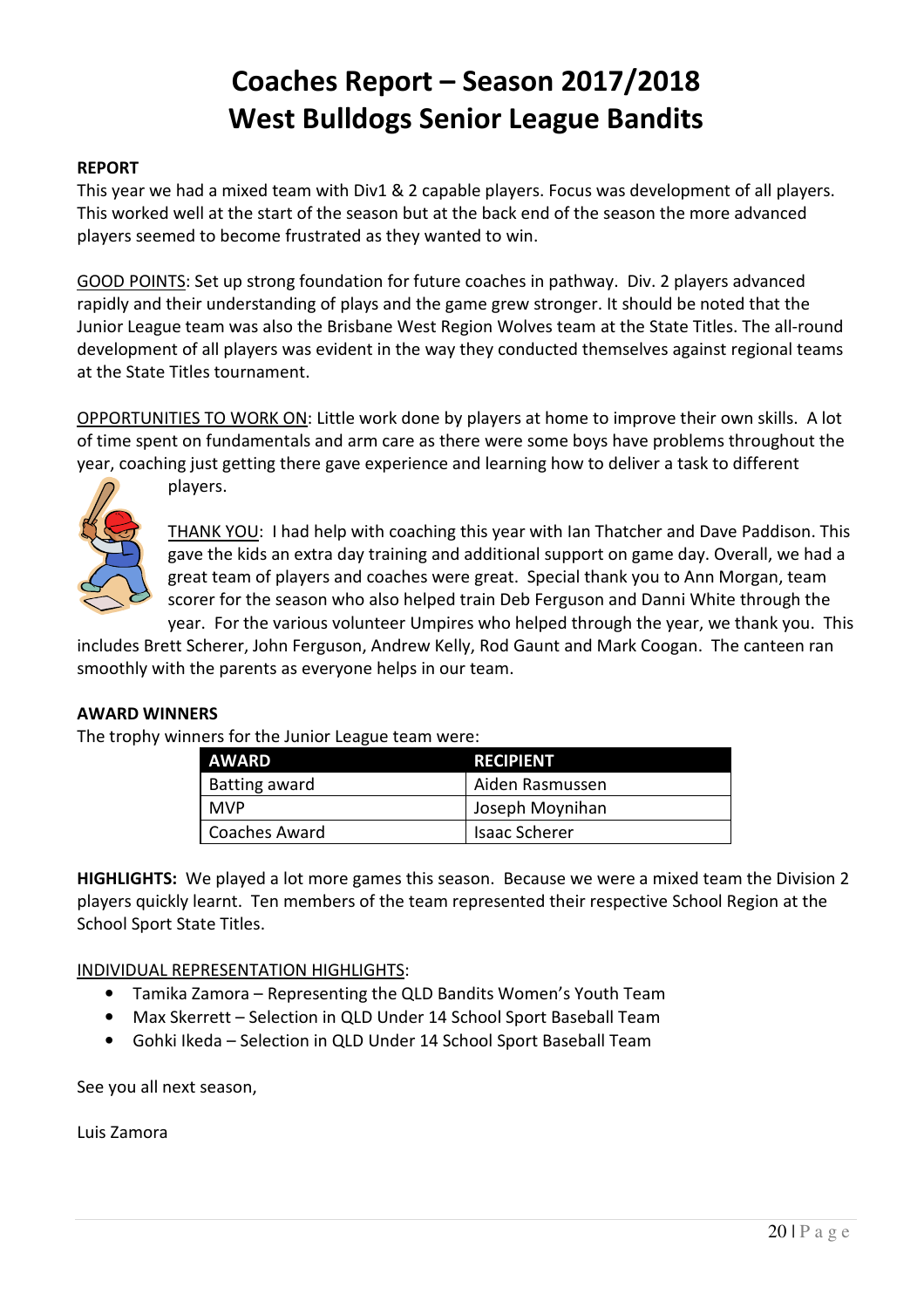### Little League Black Team Report

This season saw the team grow and play to a greater level. And defence was good, though our batting was the standout. With 5 players batting over 630avg and the other 4 over 420. Which helped us succeed when things didn't go our way in defence. Whit first half of the season saw us play 12 games, going 11wins and 1loss. And taking out the Bandits south first place, earning a trophy for the club. The second half of the season saw the teams reshuffled to a stronger comp, seeing us go 5 wins and 1 draw. Then playing off for the grand final spot, which we had our unluckiest game of the year going down 9-8.

All in all it was a great season for the boys showing passion and great camaraderie. Though only getting to play 2 home games for the season.

I would like to thank Shane Gossner for his assistance coaching on game days. Micheal Watson for umpiring. And Yuka Carr for scoring.

David Carr LL Bandits Black

### U10 Wests (Rookie Ball) Team Report

This season the Club was lucky enough to have past player and dad, Josh Page coach the team.

This year the team consisted of a number of players that moved up from Tee Ball and players that were new to baseball. The team played in the Brisbane West Under 10 competition and played against teams from Ipswich, Redlands, Indians and Southern Stars.

It is great to see some future stars of our club coming through with lots of runs batted in from only 13 games.

We would like to thank all the parents for their support throughout the season.

**Josh Page Coach**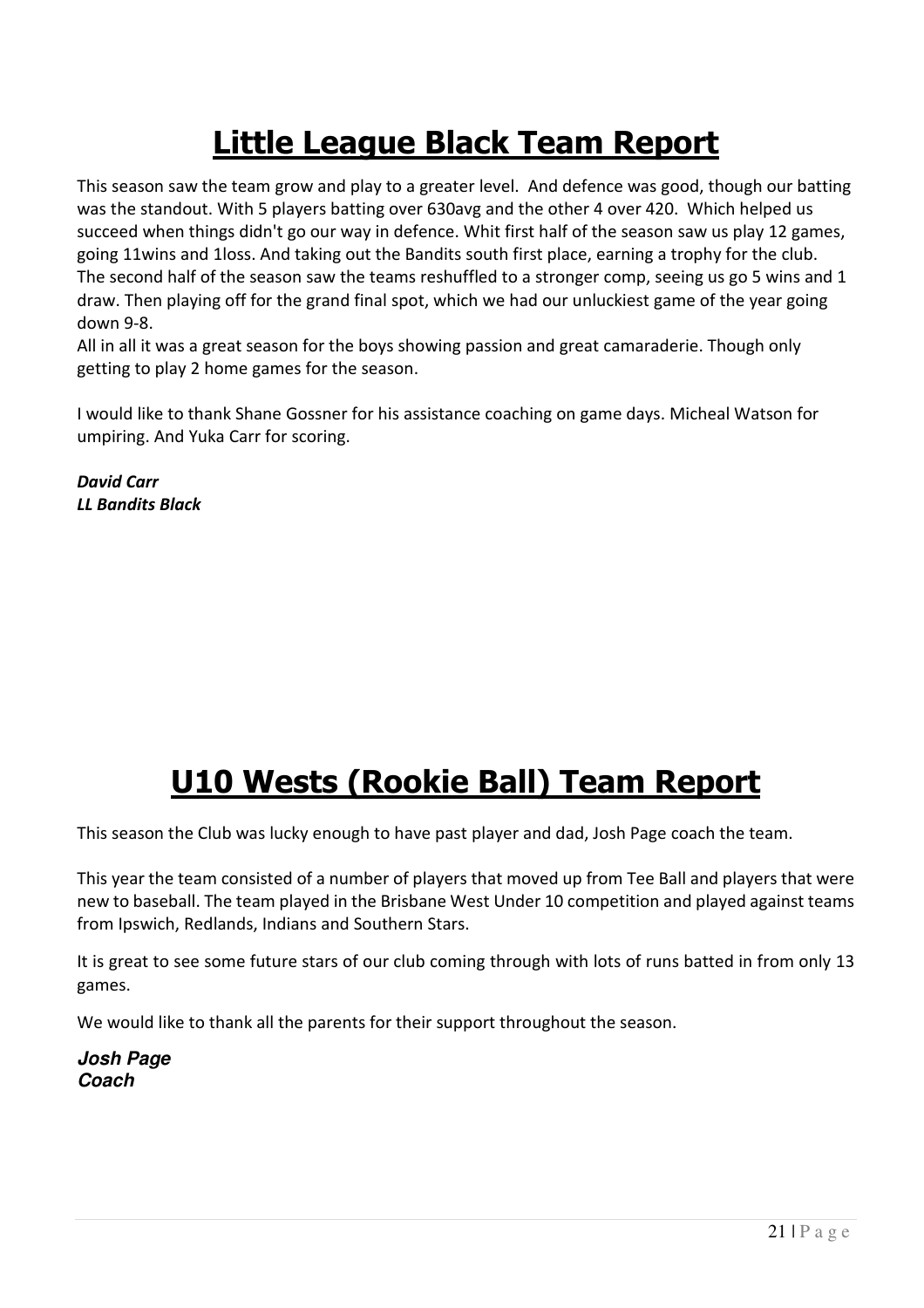### Coaches Report – Season 2017/2018 West Bulldogs Aussie Tee Ball

The Aussie Tee ball program this season was again very successful.

We then ran two Aussie Tee ball programs; an 8 week program during November and December 2017 and a 4 week program in February, 2018.

From day 1, we had great player numbers that settled into around 20 players attending our Aussie Tee ball program every week up until the Christmas break.

Numbers for the second program dropped off a lot to around 10 players.

We provided every Aussie Tee ball player with a hat, glove and backpack and offered our new, really cool Tee Ball shirts for sale. These continue to represent value for money and this encouraged players to continue to play for the entire program.

We continue to present a more professional and organized approach to Aussie Tee ball this season where we were able to implement new skills drills over the course of the Tee Ball program culminating in throwing pitched balls to the players and having them hit the ball with great success and enjoyment. I think the Aussie Tee ball Mums and Dads enjoyed this part even more than the players with lots of noisy whooping as each player smashed the pitch.

I would particularly like to thank Brad Schneider, David Egan-Watkins and all the parents for assisting in running an Aussie Tee Ball diamond each week.

Rodney Gaunt **COACH**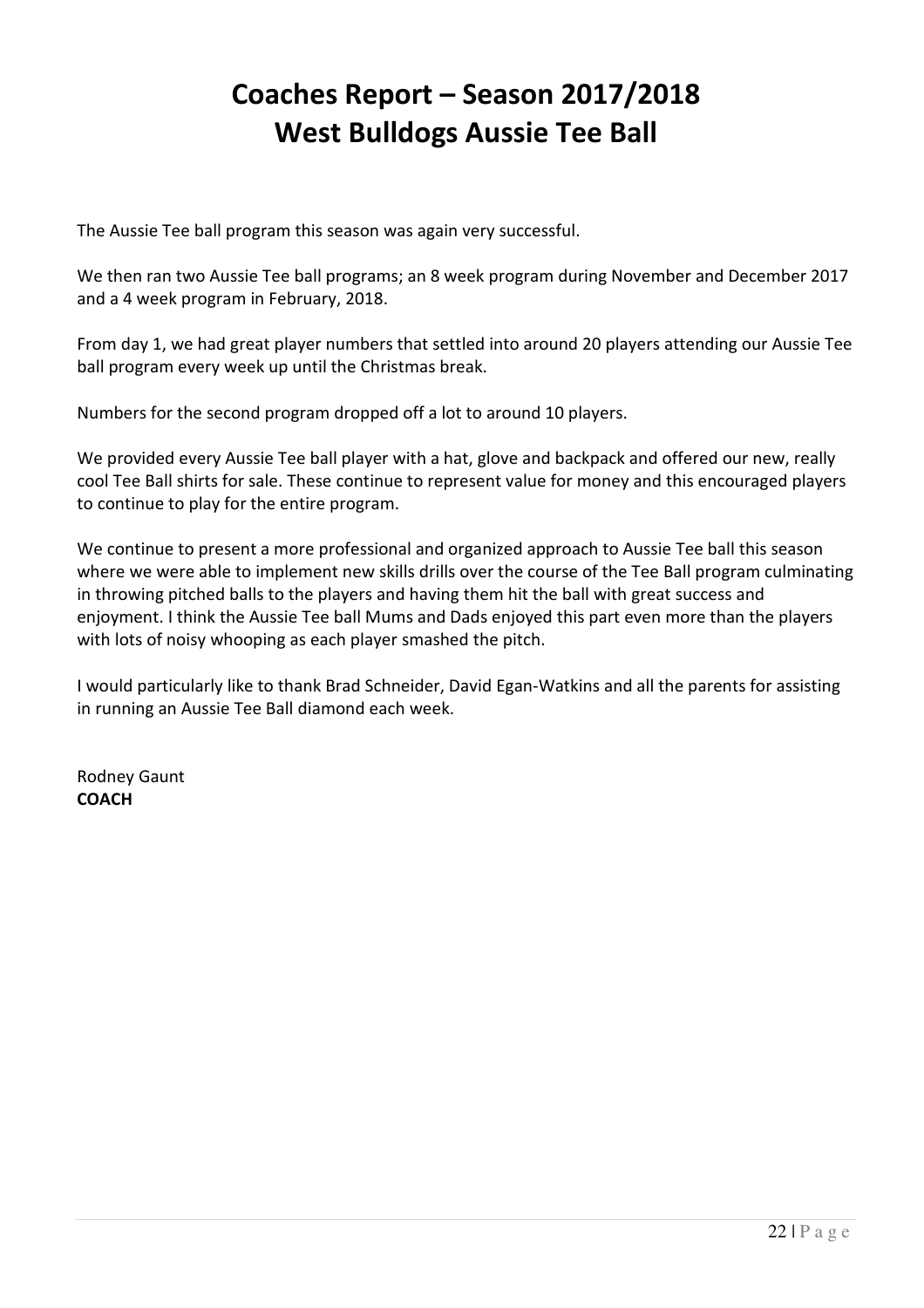### TROPHY WINNERS 2015/2016

SENIOR AWARDS

### JUNIOR AWARDS

Under 20's **Most Valuable Player** Taitem Fairley Container Under 20's Batting Award Aiden Milford Under 20's Coaches Award Jarrod Cane U20 Most promising player Noel Connors Memorial Shield Taitem Fairley Senior League Bandits Most Valuable Player Andrew Coogan Senior League Bandits **Batting Award** Bassets Bandits Bandits Batting Award **Daniel Mitchell** Senior League Bandits Coaches Award Euan Miles Senior League Rams **Most Valuable Player** Most Valuable Player **Luka Irimichi** Senior League Rams **Batting Award Batting Award** Alex Fredline Senior League Rams Coaches Award Josh McKeaton Junior League Bandits Most Valuable Player Joseph Moynihan Junior League Bandits **Batting Award** Batting Award **Aiden Rassmussen** Junior League Bandits **Coaches Award Coaches Award** Isaac Sherer Little League Bandits - Black Most Valuable Player Cannel Alle Carr Little League Bandits - Black Batting Award **Base Constructs** Josh Marshall Little League Bandits - Black Coaches Award Nick Carney Little League Bandits - Blue Most Valuable Player Manusculph Raleb Schneider Little League Bandits - Blue Batting Award Cooper Adams Little League Bandits - Blue Coaches Award Mario Mario Meleka Little League Rams - Black Most Valuable Player Chris Bolland Little League Rams - Black Batting Award Stephanie Seabrook Little League Rams - Black Coaches Award Coaches Award Josh Smallsman Little League Rams - Blue Most Valuable Player Carter Maiava Little League Rams - Blue Batting Award Cliver Pickford Little League Rams - Blue Coaches Award Lucas Samis

**Division 1** Most Valuable Player Brad Schneider **Division 1 Batting Award CONS CONS CONS CONS CONS CONS CONS CONS CONS CONS CONS CONS CONS CONS CONS CONS CONS CONS CONS CONS CONS CONS CONS CONS CONS CONS CONS CON Division 1** Fielding Award Wayne Schaffer **Division 2** Most Valuable Player Naoya Sato **Division 2** Batting Award **Nick Kremastos** Batting Award **Division 2** Fielding Award Brenton Leipper **Division 3** Most Valuable Player Gerritt Bregonie **Division 3** Batting Award **Nick Kremastos** Batting Award **Division 3** Fielding Award **Damon Strang** Damon Strang Masters - Blue **Most Valuable Player** Masters **David Taylor** Masters - Blue Batting award Glen Field Masters - Red **Most Valuable Player** Most Valuable Player **Ben Broad** Masters - Red **Batting award** Ryan Holmes **Ryan Holmes** Masters **Rookie of the season award** Brett Scherer

#### GRADE **AWARD AWARD PLAYERS NAME**